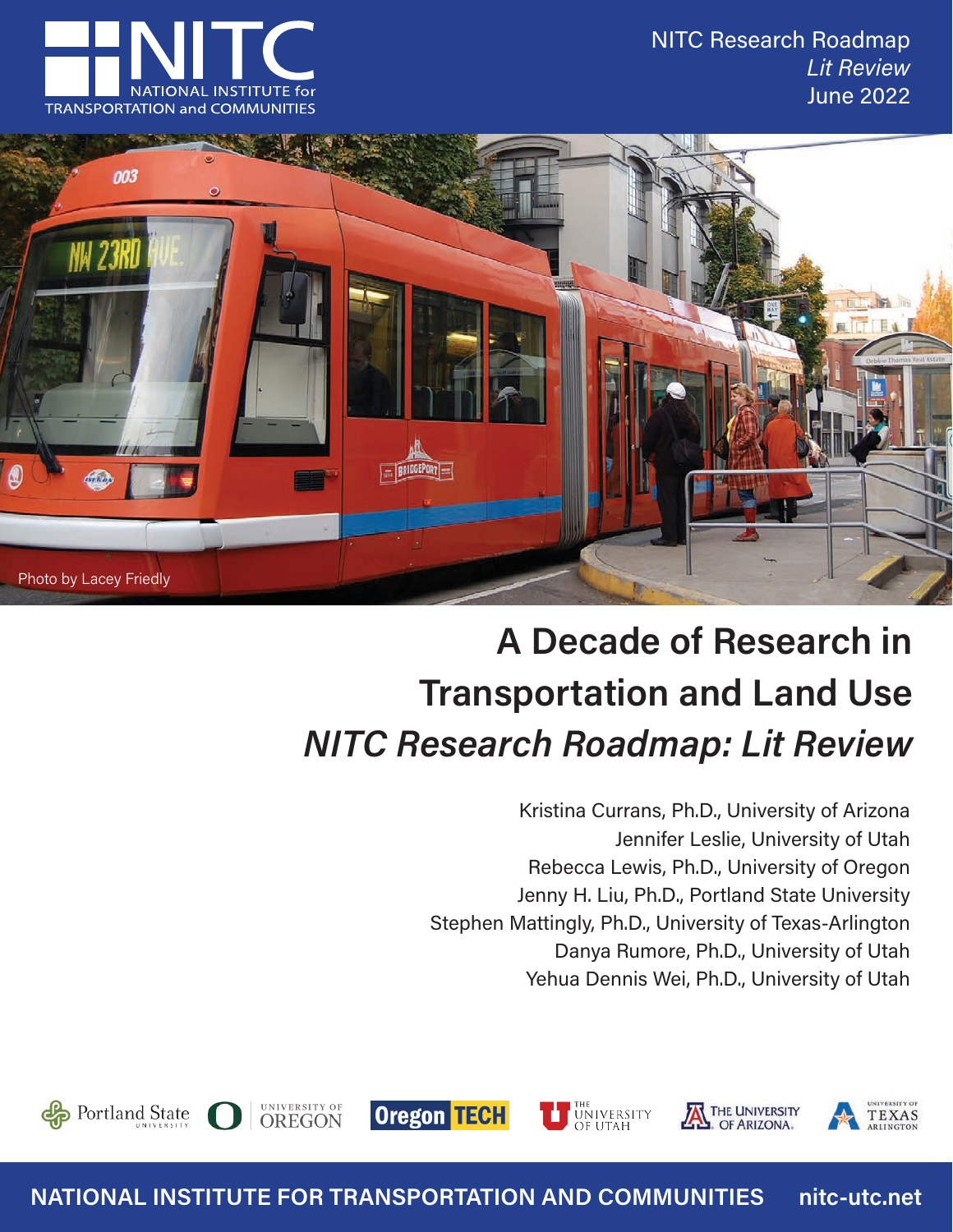*What follows is an excerpt from the full report "NITC Research Roadmap: Transportation and Land Use," which serves as internal guidance to where our focus on research and workforce development should be applied next in this area. It is one in a series of six reports looking at:*

> *Transportation and Land Use Multimodal Data and Modeling Walking and Bicycling New Mobility and Technology Transportation Equity Transportation Resiliency*

*These excerpts provide a lookback of the last decade of projects funded by the National Institute for Transportation and Communities, a U.S. DOT University Transportation Center. Through these literature reviews we hope you'll gain new transportation insights that our researchers and partners have shared.*

> *Learn more about the impact of our research here: <https://nitc.trec.pdx.edu/nitc-research-areas>*

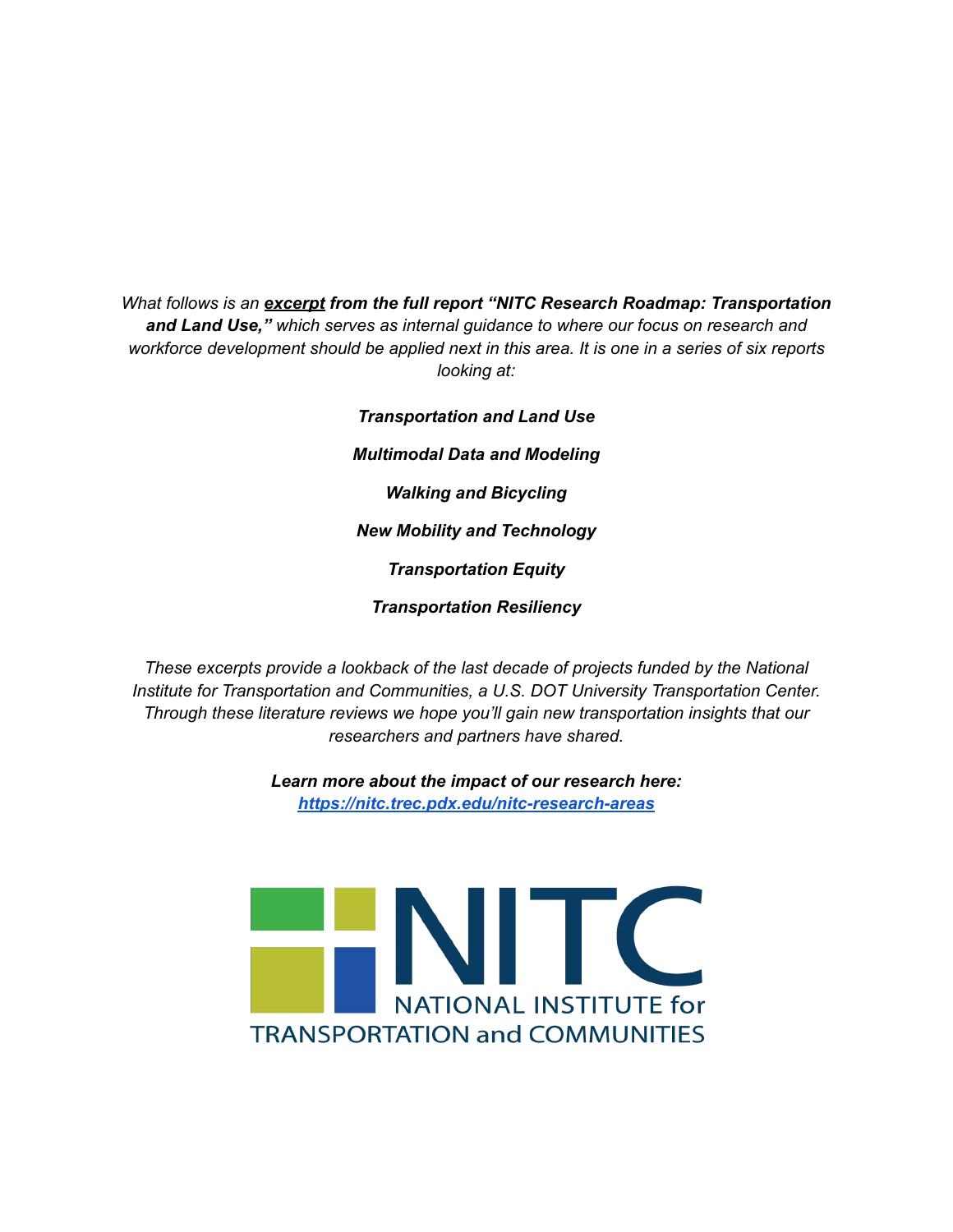# **NITC Research Roadmap: Transportation and Land Use** *Lit Review*

#### **The Authors**

Kristina Currans, University of Arizona ([0000-0001-6522-0758](https://orcid.org/0000-0001-6522-0758)) Jennifer Leslie, University of Utah Rebecca Lewis, University of Oregon ([0000-0002-5080-5005](https://orcid.org/0000-0002-5080-5005)) Jenny H. Liu, Portland State University ([0000-0002-9362-014X\)](https://orcid.org/0000-0002-9362-014X) Stephen Mattingly, University of Texas-Arlington [\(0000-0001-6515-6813](https://orcid.org/0000-0001-6515-6813)) Danya Rumore, University of Utah [\(0000-0002-2518-5991](https://orcid.org/0000-0002-2518-5991)) Yehua Dennis Wei, University of Utah [\(0000-0002-8510-388X](https://orcid.org/0000-0002-8510-388X))

#### **National Institute for Transportation and Communities**

The National Institute for Transportation and Communities (NITC) is one of seven U.S. Department of Transportation national university transportation centers. NITC is a program of the Transportation Research and Education Center (TREC) at Portland State University. This PSU-led research partnership also includes the Oregon Institute of Technology, University of Arizona, University of Oregon, University of Texas at Arlington and University of Utah. We pursue our theme — improving mobility of people and goods to build strong communities through research, education and technology transfer. **Learn more at <https://nitc.trec.pdx.edu/>**

#### **Recommended Citation**

Currans, Kristina. NITC Research Roadmap: Transportation and Land Use. NITC-RR-1545. Portland, OR: Transportation Research and Education Center (TREC), 2022.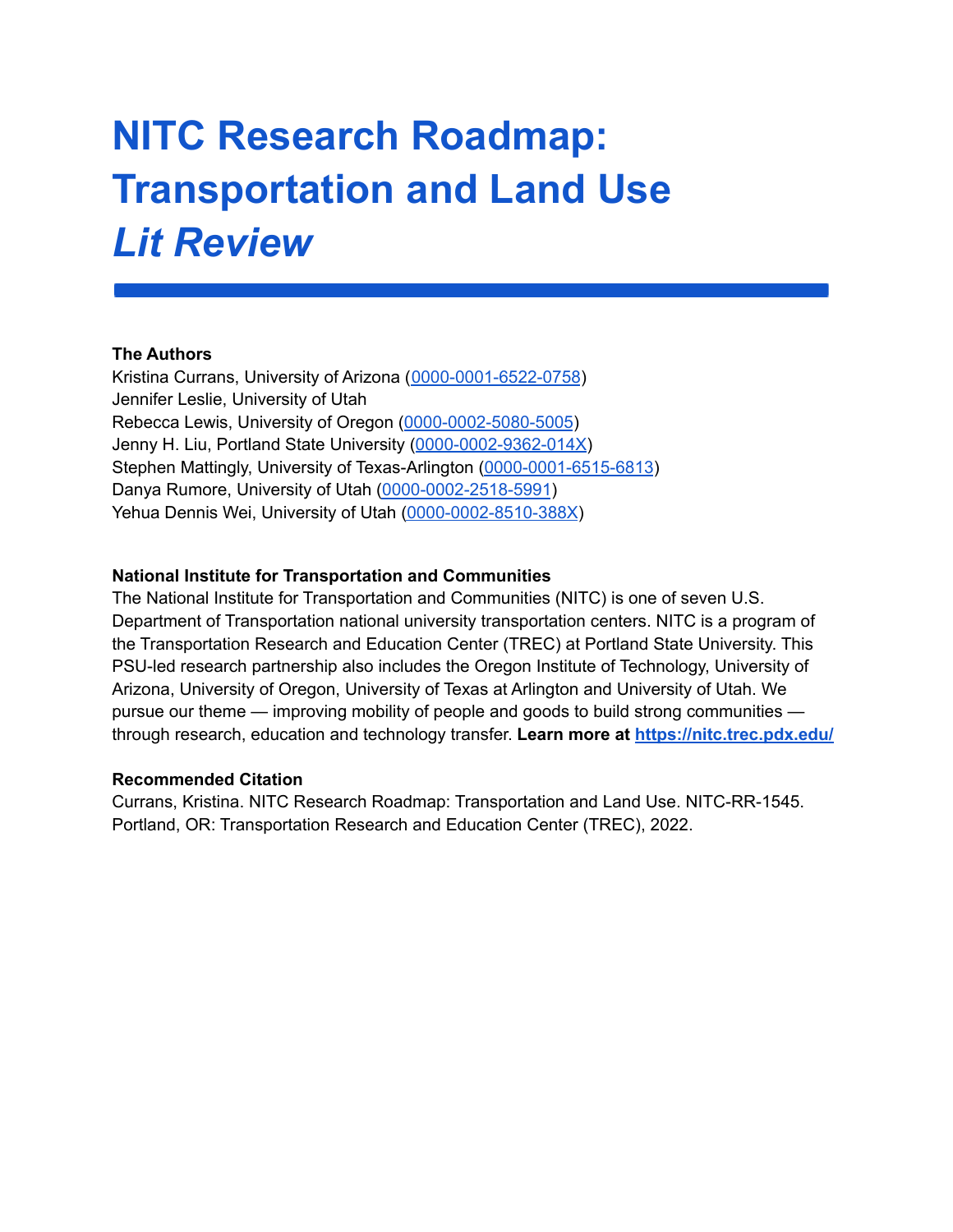### <span id="page-3-0"></span>**Table of Contents**

| <b>Table of Contents</b>                                    |              |
|-------------------------------------------------------------|--------------|
| <b>Acknowledgements</b>                                     | $\mathbf{2}$ |
| <b>Overview</b>                                             | 3            |
| Methodology                                                 | 3            |
| What do we know about transportation and land use research? | 5            |
| Travel Behavior, Land Use Patterns, and External Impacts    | 5            |
| Transportation, Jobs/Housing, and Property Value            | 7            |
| Attitudes, Preferences, Choices, and Decision-Making        | 8            |
| Housing and Transportation Affordability                    | 10           |
| <b>Vulnerable Communities</b>                               | 12           |
| Integrated T&LU Planning and Evaluating Trade-Offs          | 13           |
| <b>Conclusions</b>                                          | 15           |
| <b>References</b>                                           | 16           |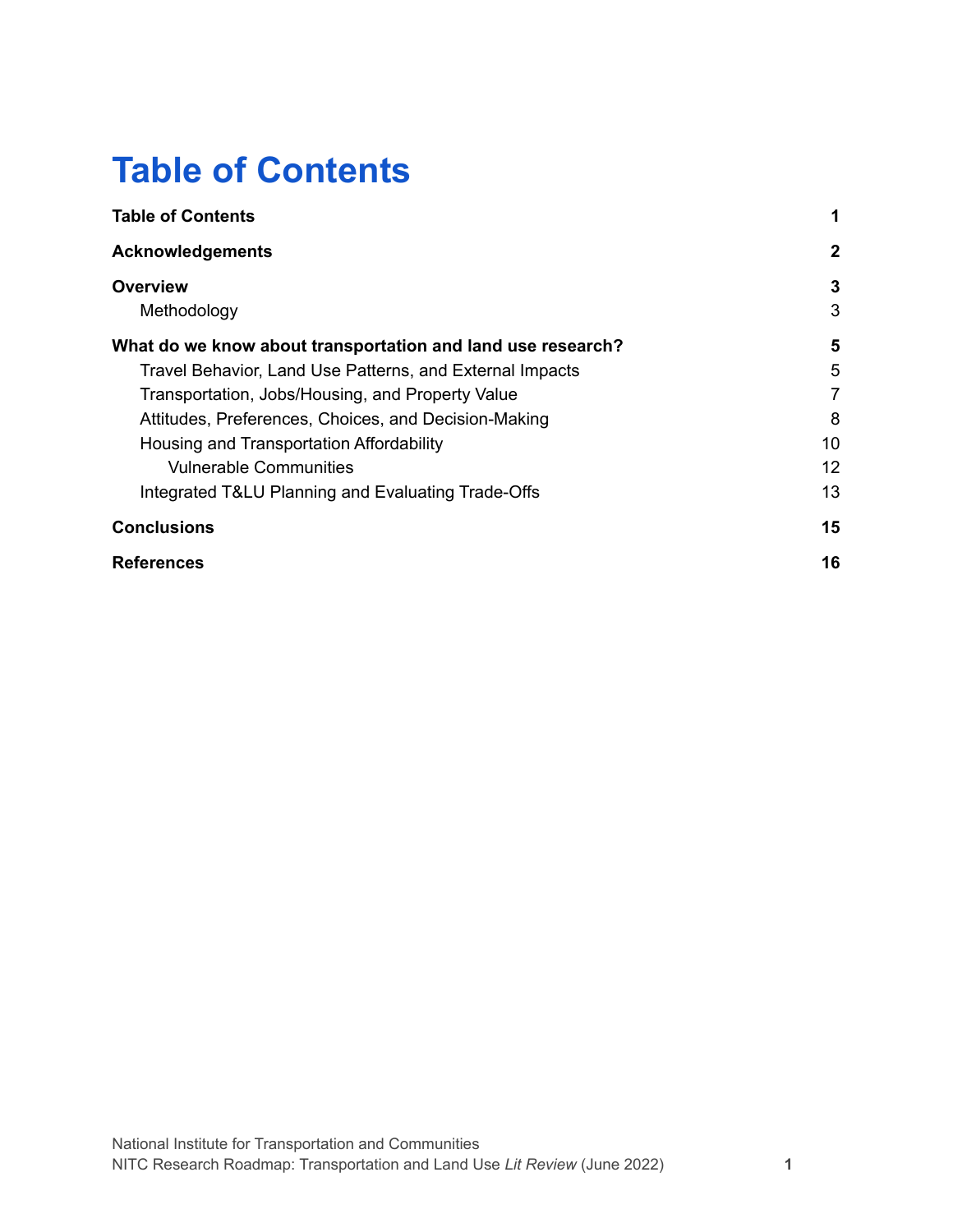## <span id="page-4-0"></span>**Acknowledgements**

This project was funded by the National Institute for Transportation and Communities (NITC; grant number 1545), a U.S. DOT University Transportation Center.

Within this research roadmap, several professional interviews were conducted to help inform this roadmap. The team would like to acknowledge the following professionals for their time and thoughts.

- Keith Bartholomew, Professor, University of Utah
- Shima Hamidi, Associate Professor, John Hopkins University
- Jason Jurjevich, Associate Professor of Geography, University of Arizona
- Gerrit Knaap, Professor, University of Maryland National Center for Smart Growth
- Jenny Schuetz, Senior Fellow, Brookings Institute
- Janille Smith-Colin, Assistant Professor of Civil and Environmental Engineering, Southern Methodist University
- Shawn Teigen, Research Director, Utah Foundation

Additionally, the following professions provided both qualitative interviews as well as a review of our draft roadmap. We are thankful for their input and time.

- Stefanie Brodie, Research Practice Lead, Toole Design
- Myriam Igoufe, Chief Research and Innovation Officer, Dallas Housing Authority
- Shyam Kannan, Associate Vice President, Mid Atlantic Transit Lead, HDR
- Lindsey Romaniello, Planner II, Community and Planning Services, Missoula County
- Alex Steinberger, Partner, Cascadia Partners

*The contents of this report reflect the views of the authors, who are solely responsible for the facts and the accuracy of the material and information presented herein. This document is disseminated under the sponsorship of the U.S. Department of Transportation University Transportation Centers Program in the interest of information exchange. The U.S. Government assumes no liability for the contents or use thereof. The contents do not necessarily reflect the official views of the U.S. Government. This report does not constitute a standard, specification, or regulation.*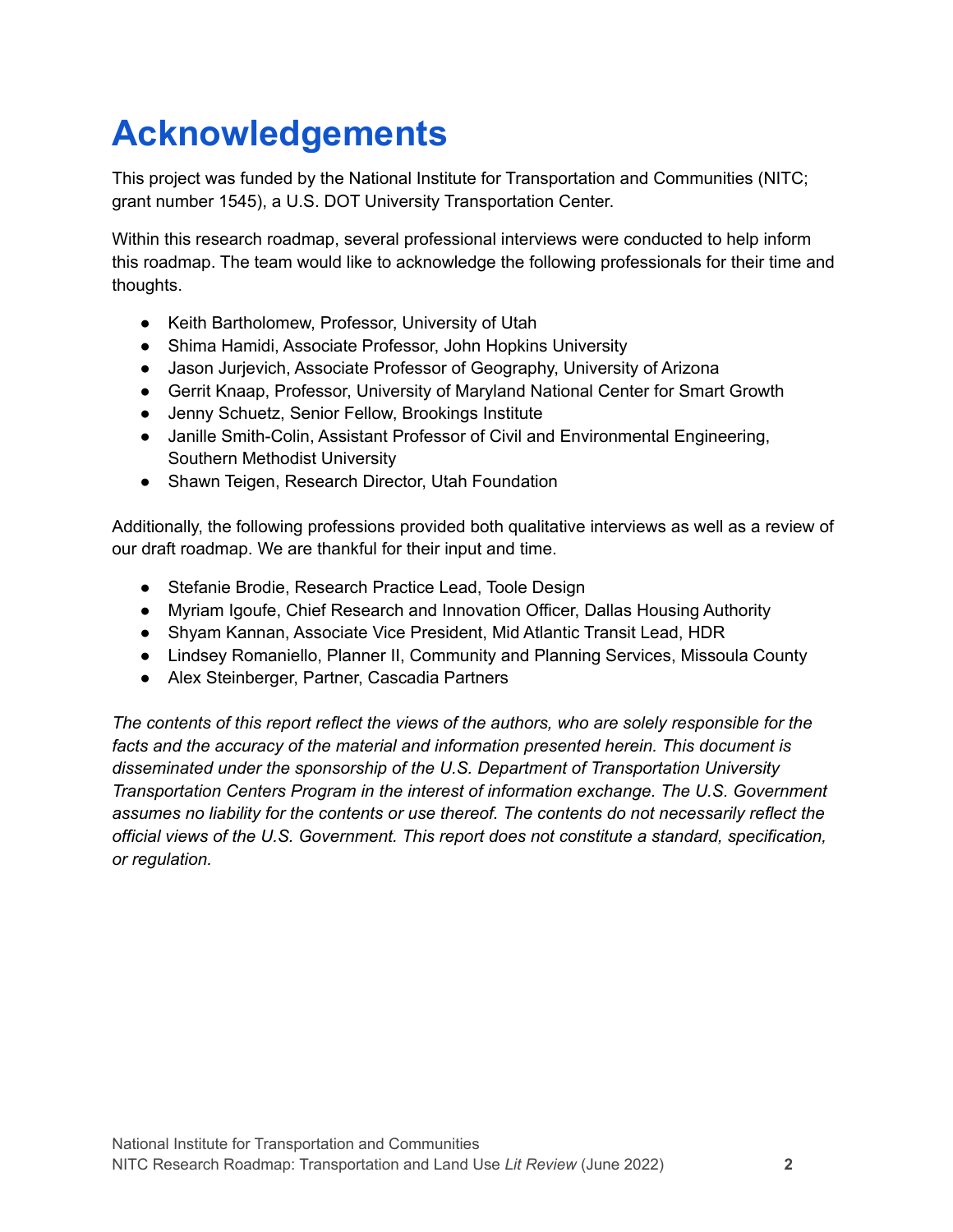## <span id="page-5-0"></span>**Overview**

Decades worth of research indicate the interconnected ties between travel behavior and land use. In academic research, travel itself is often treated as a demand derived from the activities for which it serves. In practice, coordinating and linking transportation and land use decision making proves to be challenging. Furthermore, with increasing urgency to address concerns of social, environmental, and economic equity of access, in this document we survey the state-of-knowledge with respect to contributions of research from the **National Institute for Transportation and Communities (NITC)** and provide a roadmap for research aiming to address gaps and needs for practice.

This roadmap aims to capture a wide variety of disciplines working to understand the transportation and land use relationship for different purposes and at different temporal and/or spatial scales, including, but not limited to urban planners, engineers, lawyers, geographers, economists, social workers, computer scientists, policy analysts, and political decision makers. The intent of this roadmap is not to provide a comprehensive literature review or overview, but rather identify recent trends in work and highlight relevant needs for academia and practice to address in the near term.

In this document, we refer to the relationship between Transportation and Land Use (T&LU) broadly. Transportation, for example, captures everything from infrastructure (supply) to travel behavior (observed or latent demand). Land use on the other hand includes everything from the activities travelers wish to achieve to the land use patterns (such as density or diversity of use mixes), to designated land use and zoning in place in local communities. In this roadmap, we often refer to the term "accessibility". Accessibility in this context describes the access of people, households, firms, and neighborhoods to opportunities, which may include jobs, homes, businesses (from retail to offices), or transportation opportunities (e.g., transit stations, bike share locations).

It is important to note that the topic of "transportation and land use" is especially broad. While we have attempted to synthesize high-level themes in research and practice, this complex and interdisciplinary area of work is particularly unwieldy. The outline of this roadmap is as follows. First, we examine broad categories of NITC contributions to the interdisciplinary field of transportation and land use research. We then describe and identify areas where there are gaps in knowledge that may inhibit research itself, or practice's ability to implement knowledge. We then outline short-term research needs (e.g., within 5 years). Lastly, we specify opportunities and needs for workforce development that encourages translation of state-of-the-art research and knowledge into the communities for which we serve.

### <span id="page-5-1"></span>**Methodology**

To prepare this roadmap, we took a two-pronged approach: professional interviews and a literature review. First, we identified a variety of researchers across academia and in think-tank businesses that cover a range of disciplines, communities and regions, and career tenures. We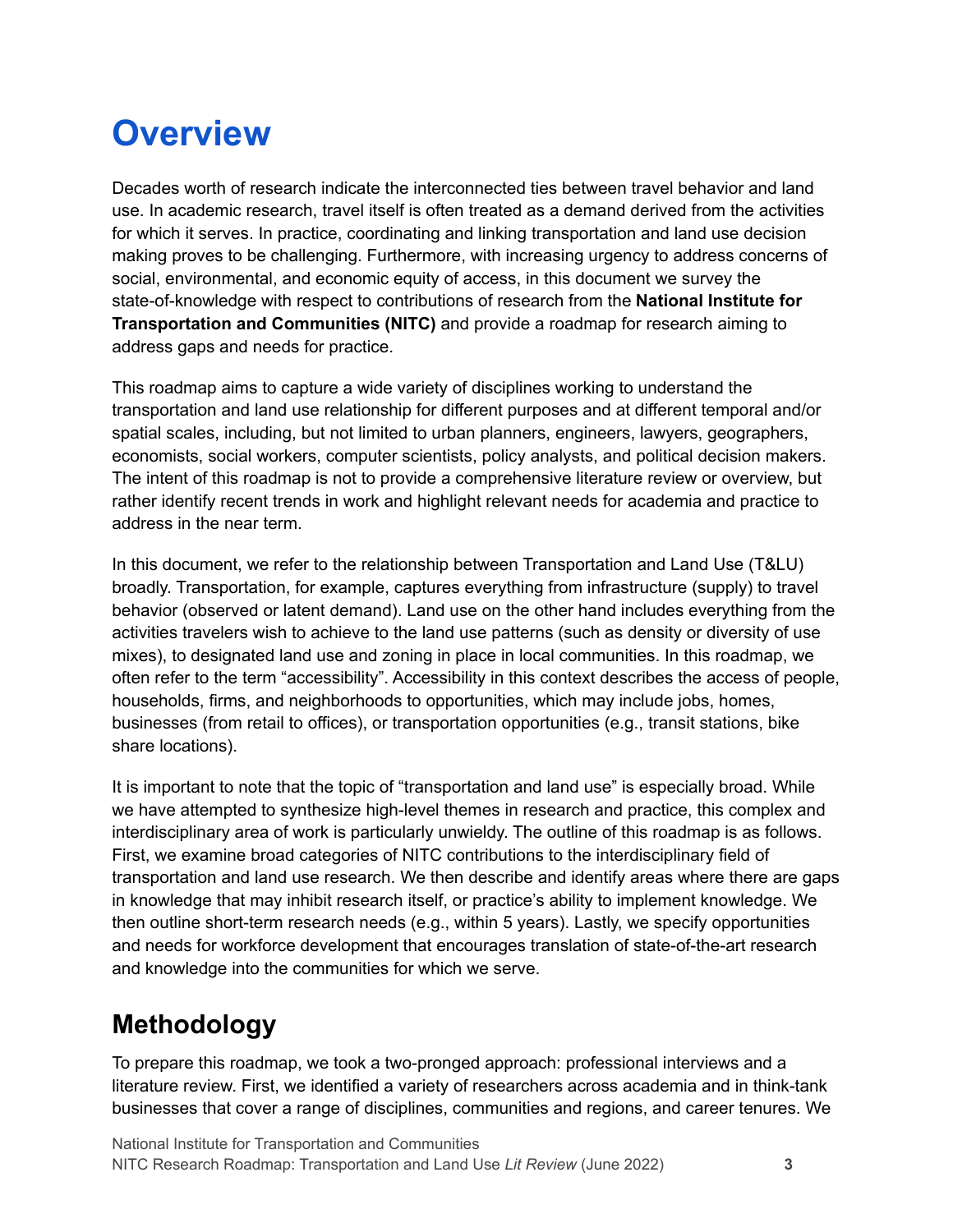began individual interviews with the immediate research team and then expanded our network of contributors. We requested an interview to discuss the state-of-knowledge, gaps in research, and workforce development needs. We then expanded our interviewee list to incorporate five additional practitioners representing a range of industries and regions. These interviewees were paid community participants and were also involved in the review of this manuscript. Second, we conducted a review of NITC literature, starting with projects that aligned with themes culled from the interview process and then expanding to other related Transportation and Land Use themes covered by NITC. Research and workforce need themes were largely identified through the interview process and subsequent roadmap team discussions but were augmented with findings and discussions identified throughout relevant NITC project reports.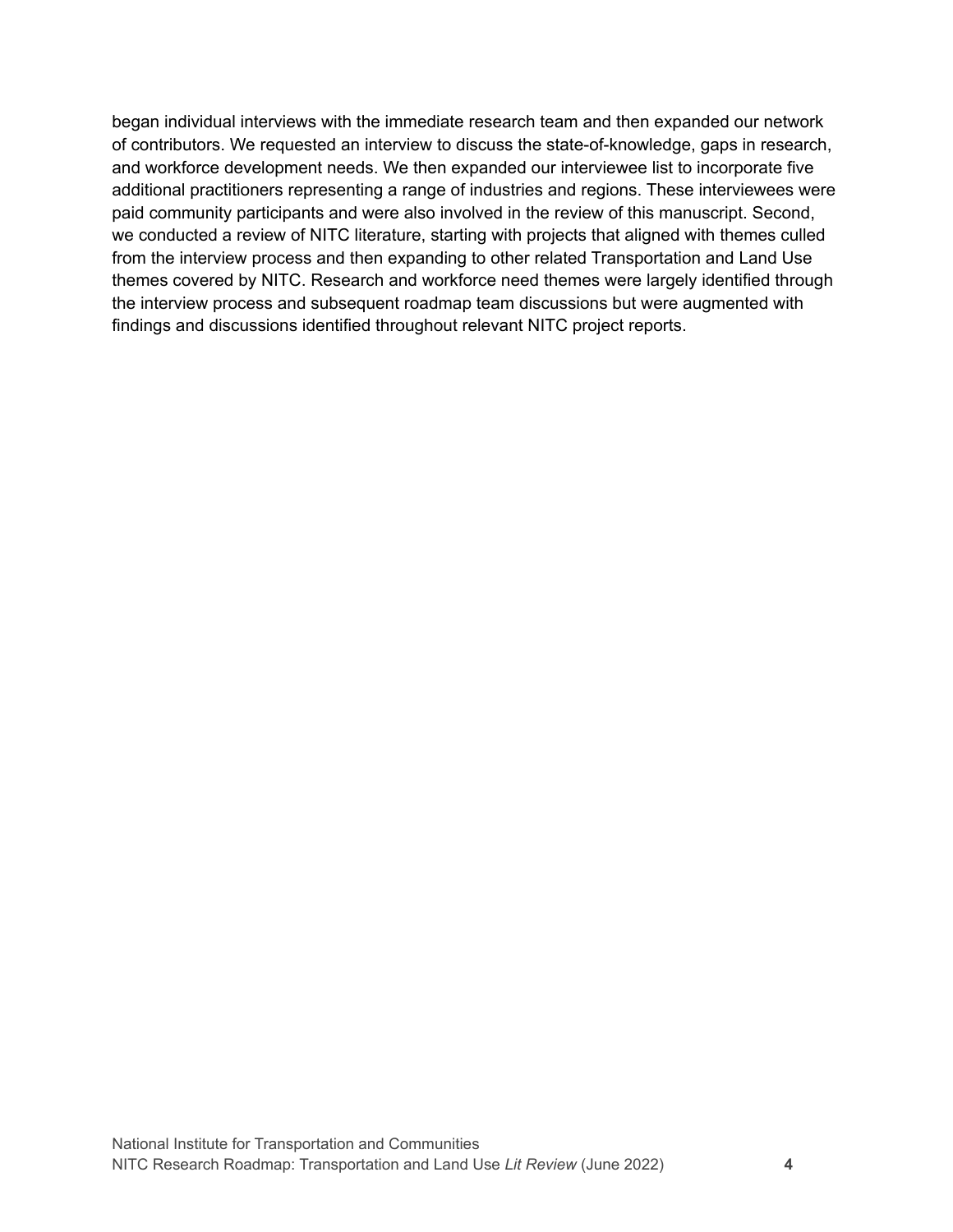## <span id="page-7-0"></span>**What do we know about transportation and land use research?**

In this section of the Research Roadmap, we leave the major gaps in research to the following section ("Gaps in Knowledge"). In this section, we instead aim to explore the thematic areas of NITC-led research that have expanded our knowledge of the transportation and land use relationship, in academic contexts and in practice. This section focuses first on the underlying T&LU relationship and corresponding indirect impacts, the importance of preference and choices, and policy support and regional coordination.

#### <span id="page-7-1"></span>**Travel Behavior, Land Use Patterns, and External Impacts**

One of the most well supported areas of research in the T&LU realm reinforces that there is in fact a relationship, and there are many potential indirect outcomes that communities experience depending on their built environments. The built environment indicators are often called the "D's" (Cervero & Kockelman, 1997)–starting with Density, Diversity (such as land use mix), and Design (including connectivity indicators transportation infrastructure routes) and later extending to Destination accessibility and Distance to transit and so on. And while research in this area may not be expansive in larger scales–such as multiregional studies–there are numerous meta-analyses that have aimed to synthesize the relationships between travel outcomes–primarily personal, motorized vehicle use–and the built environment "Ds" (Ewing & Cervero, 2001, 2010; Stevens, 2017).

Many examples of NITC research have helped unpack the influences of the built environment on travel behavior in different ways. In Clifton et al (2012), a study of more than 70 retail and service locations observed higher rates of multimodal travelers than previously expected by industry standards, indicating standard industry estimation—such as those provided by the Institute of Transportation Engineering Trip Generation Handbook—vastly overestimates vehicle demand. The following study by Clifton et al (2017) qualitatively detailed local influences in multimodal travel demand on influencing mode share at these retail and service locations. For example, the permeability between the development site and surrounding neighborhood was a qualitative indicator of walking or biking accessibility. Nationally focused analyses on travel to and from multifamily housing reiterate similar perspectives (K. Clifton & Currans, 2019).

Transit-oriented development (TOD) and transit-adjacent development (TAD) are planning strategies that leverage denser and more accessible built environments to encourage both transit use and active travel, thus reducing vehicle dependence and increasing physical activity. Several NITC studies have improved our understanding about TODs in terms of improving access, increasing multimodal travel, and decreasing transportation costs associated with vehicle ownership and use, including McNeil and Dill (2020). Scheer et al (2017) compared TOD to those classified as transit-adjacent areas—those within proximity to transit but with less activity and intersection density. They found that households either moving to a TOD from a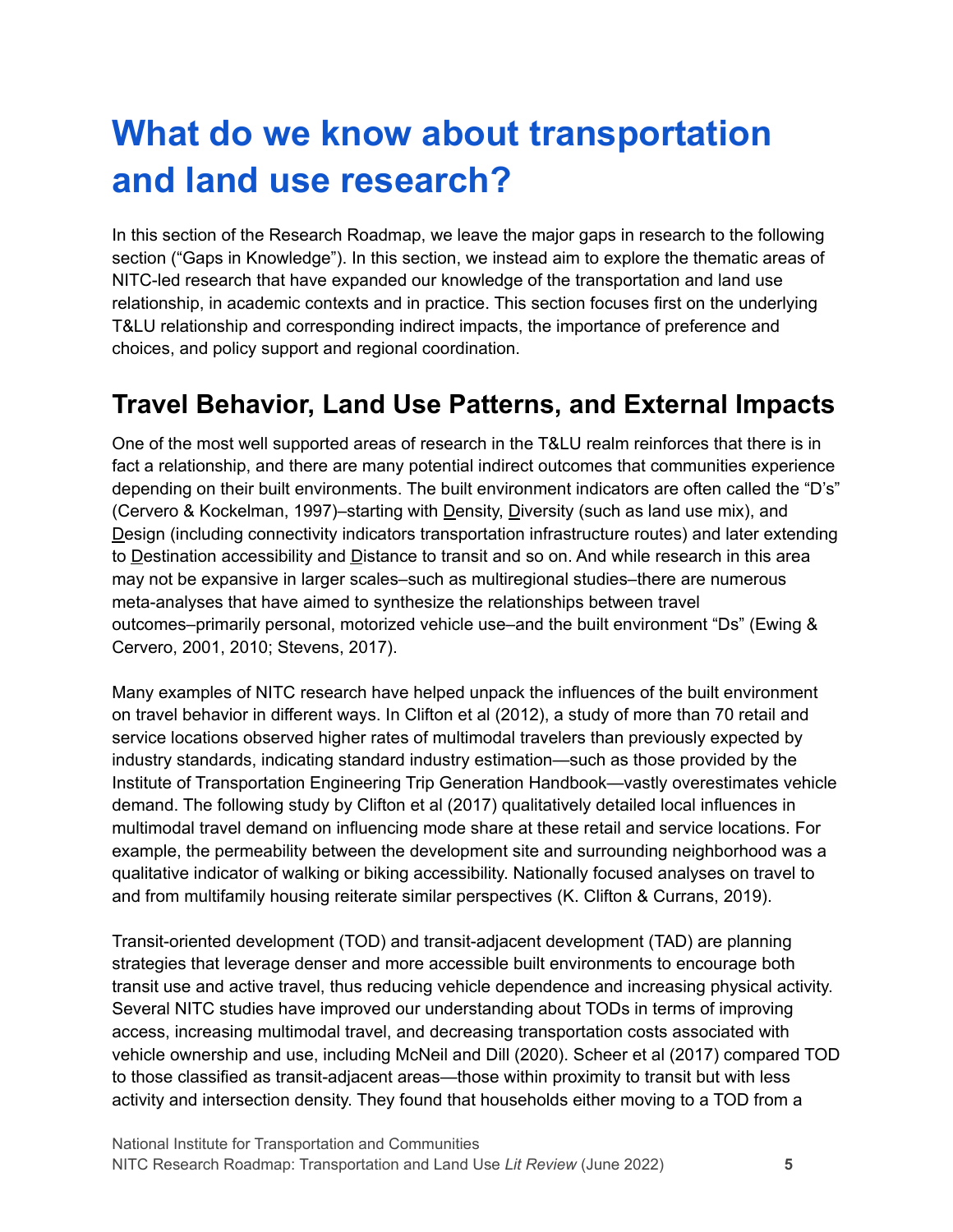TAD, or those in locations transitioning into a TOD, would save enough in terms of vehicle ownership and maintenance costs, on average, that the increases in transit-related expenses would create net financial savings on transportation. The authors found that TOD neighborhoods encourage residents to walk and take transit more while driving less than TAD (39% less vehicle miles traveled per household and 35% fewer auto trips, comparatively).

While TODs often represent nodal centers oriented around high-quality transit locations, it would stand that the role of the built environment in terms of land use contributes to how different multimodal arterials might operate in urban areas as well. Larice and Scheer (2016) contributed a typology of designs for urban arterials and described an "urban arterial issue", which describes a uniform definition of arterials that do not adequately capture the varying complexity for which these facilities serve. The activities (and therefore, land uses) surrounding the facilities may better describe the functionality of the facilities to the surrounding communities as opposed to their function in terms of volume and/or throughput. Challenges to urban arterials, as the authors note, may occur when maintenance and operations for many urban arterials fall into the hands of stakeholders at a state- or county-level, which may have goals that misalign with the desires of the local communities through which the arterials pass. Additionally, engineering and level-of-service requirements for these kinds of facilities often dictate conflicting demands for capacity and flow, as do the commuting populations who use facilities as routes to work, not always as varying places to achieve activities.

Activity centers outside of transit-nodes or corridors operate in different ways. Ewing et al (2020) conducted a literature review, review of comprehensive plans, and analysis of household travel surveys to provide planning guidance around polycentric center development. The work identifies land use patterns (densities, intersection connectivity, access to transit and jobs) that support stronger multimodal outcomes for different types of regional centers. Wei et al (2021) found that, although automobile travel may dominate outside of centers, a case study in Utah suggests that compact development, open space, and walkability encouraged the kinds of multimodal trip chaining occurring in urban areas. In some contexts, there is evidence to suggest that people's willingness to pay to limit the negative externalities of these environments (such as traffic noise, pollution) may be greater than the positive benefits of increasing accessibility (Tian et al., 2017), but these kinds of studies are currently limited (but growing). Regardless, it is unclear whether or how regional planning and policy efforts—full of a complex network of multicriteria information and decision-making processes (Margerum et al., 2012)—are fully enabled to adequately capture the benefits of planning for activities centers. Margerum et al (2017) studied the relationship between regional planning and policies that have encouraged the adoption of center-based planning, and the results were somewhat mixed. In some areas, transportation incentives seemed to influence the development of centers, while in others market forces and transit investments seemed to be more important. The study of how governance and policies influence the built environment, and in the end, behavior, remains an important area of research.

Even as the transportation landscape rapidly changes, especially since the COVID-19 pandemic, these kinds of studies reinforced the idea that T&LU researchers and practitioners do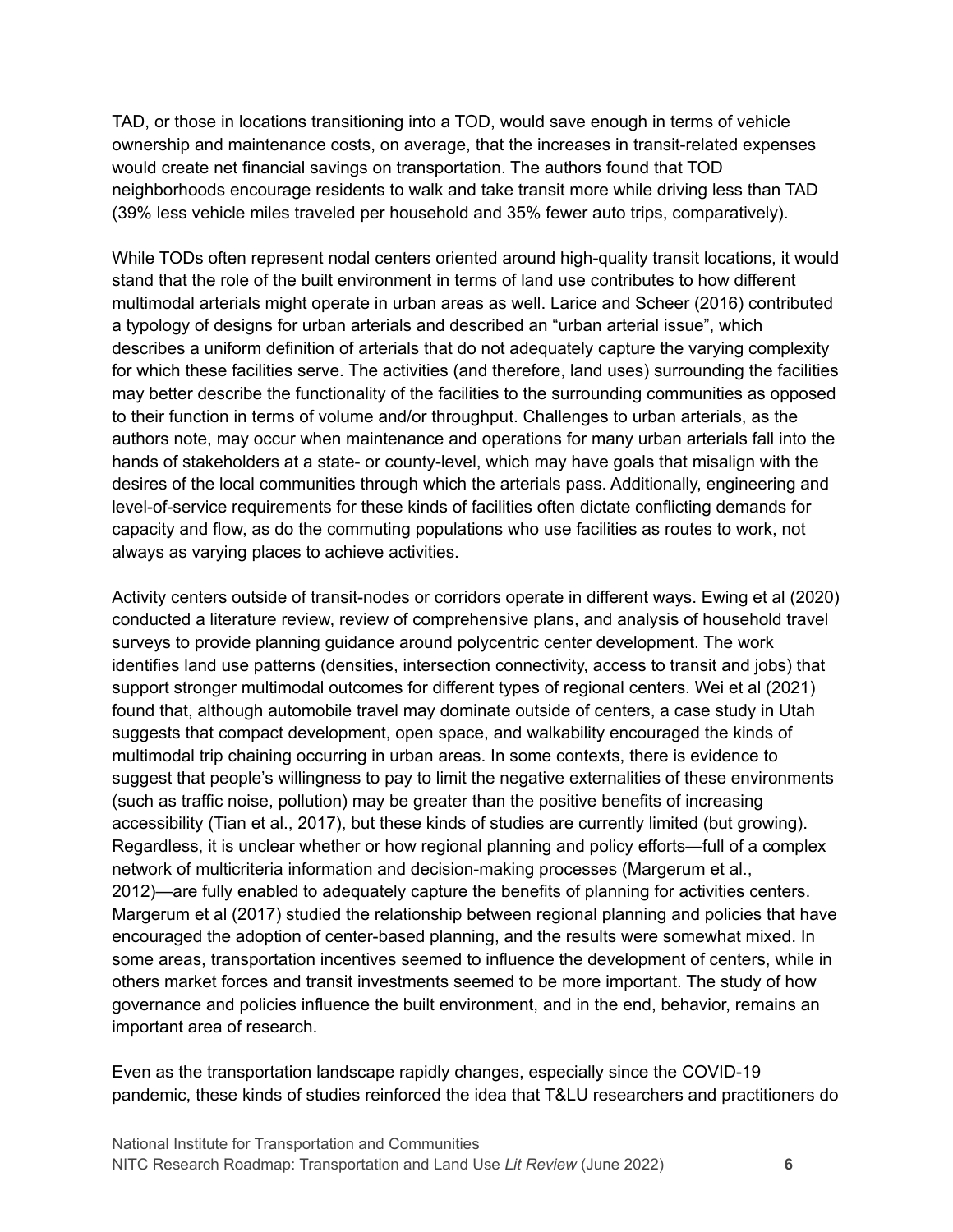have a firm understanding that the built environment influences travel choices. For example, vehicle use and dependency tends to increase as residential and job densities decrease and urban form patterns become more sprawling and further separated. The longer distances between destinations correspond with increased reliance on automobile travel and longer trip lengths, which increases greenhouse gas emissions and lowers rates of cycling and walking, thus decreasing physical activity. Sprawl–a term often used to describe the (often subsidized) low-density growth of land development on the fringes of urban areas–is also not financially sustainable at larger scales. The implications for coordinated transportation and land use planning extend to numerous other outcomes for communities, including but not limited to health, environmental quality, equity, affordability, safety, and economic prosperity.

#### <span id="page-9-0"></span>**Transportation, Jobs/Housing, and Property Value**

Economic vitality is often a primary goal that agencies and practitioners consider when evaluating transportation and/or land use plans, one notable and substantial area of work contributed by NITC researchers has explored the economic relationship between multimodal transportation infrastructure and development. From theoretical works of Alonso (1964), Mills (1969), and Muth (1969), economists and researchers have long understood the ties between land rents and values and regional accessibility or locations. In more recent decades, UTC researcher Arthur Nelson has led the way in exploring the notable contribution of transit investments–particularly fixed-guideway transit (FGT)–on land values as well as firm and household location changes. Over several projects, the author examined more than 30 metropolitan areas and FGT systems to identify substantial influences between the transit infrastructure and development response in the U.S. The notable theme of this work is that quality transit investments see both higher rates of adjacent development within walking distance to the station and often corresponding increases in land value.

Furthermore, Nelson et al (2015a) found that the development of light-rail (LRT) and streetcar (SCT) systems between 2000 and 2010 saw some of the highest growth rates of housing development within an 1/8th mile of the station and up to ¾ mile–indicating housing development and household preferences were strongest in adjacent parcels to the systems. Development of bus-rapid transit (BRT), saw higher rates of housing development from  $\frac{3}{4}$ -to-1-mile buffers around stations, indicating development was greatest at a relatively walkable (and non-adjacent) distance. Another study from Nelson et al (2015b) found that across 23 LRT and SCT systems, jobs increased in many sectors up to a mile away from the stations between 2008 and, most notably in jobs located in offices, education, and the health care sectors. Further work by Nelson et al (2021) expanded the analysis to include consideration for different place types–categories that describe the characteristics of the build environment, like mixed-use or intersection density. This study found that BRT, CRT, SCT and LRT stations attracted growth in all development sectors overall though with considerable variation between systems and importantly with considerable variation by place-type favoring more mixed-use, accessible places than lesser ones.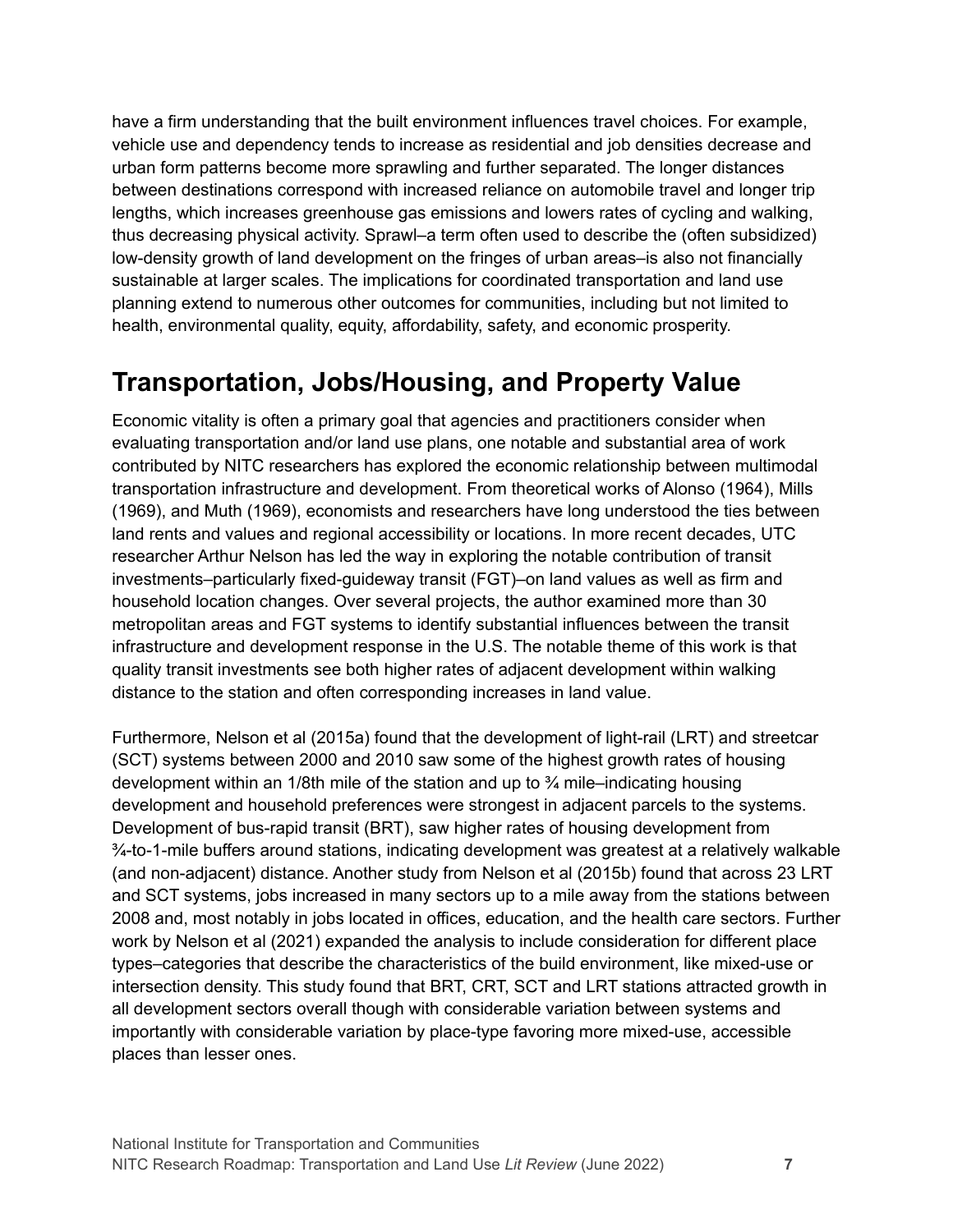In a related analysis published in (2019), Nelson and Hibberd found significant corresponding increases in land values in proximity to a variety of land use types (office, multifamily, retail) and fixed-guideway systems (LRT, BRT, SCT, and commuter rail transit or CRT), controlling for regional location, demographics, and structural differences in parcel characteristics. Although many findings indicate increases in demand for transit-oriented development, larger increases in land values can often indicate competitive supply. This might suggest that the development that does occur near transit stations is still not enough to supply the needs of the regions, on average at least.

It is challenging to summarize succinctly all the findings that Nelson et al have generated in the suite of NITC monoliths and corresponding papers–e.g., (2015a; 2015b; 2019; 2021). However, one consistent theme of Nelson's work is that there is a vast latent demand for high-quality, transit-oriented development in metropolitan areas in the U.S. Some of the larger observations of growth around fixed-guideway transit appeared in the period after the 2008 recession, after many regions expanded their network in response to federal transit funding programs. In 2013, Nelson anticipated that nearly a quarter of U.S. households might select to live within a nearby distance to fixed-guideway transit, only if those areas were developed with adequate housing supply (2013).

In (2018), NITC researchers Liu and Shi conducted a series of similar analyses with respect to bicycle infrastructure and accessibility in the Portland, Oregon metro area. They considered the relationship between different measures of bike accessibility–including proximity to facilities, directness of proximity, access to destinations, and bikeability from a safety and comfort perspective—economic measures like business vitality (e.g., consumer spending) and property values. The authors found significant and positive correlations between distance-based and low-stress network-based bike accessibility measures for office, retail, services, and park employment. Higher bike accessibility ratings were also associated with higher residential–especially multifamily–property values. The authors then demonstrate how their analysis can be applied to consider the social equity impacts of the 2035 Metro City Greenways plan on different historically marginalized communities in the area, including: the proportion of people of color; households with incomes less than 200% of the federal poverty line; person who identify as unable to speak English; and older or younger persons (65 and older or 17 and younger, respectively).

### <span id="page-10-0"></span>**Attitudes, Preferences, Choices, and Decision-Making**

Attitudes and preferences for characteristics of travel, households, and neighborhoods play a powerful, but less understood, role in understanding travel and activity choices. Although we understand that human behavior and personal values influences one's housing choices and travel behavior decisions such as activity (or trip) generation, commute mode choices, or even sometimes route choices, our work reveals that we know *how* attitudes and preferences matter in decision making, but we do not yet know enough about *why*. Throughout the professional interviews conducted during this project, one theme is clear: we know that individual and household preferences matter a lot in terms of travel, activities, and location choices, but we do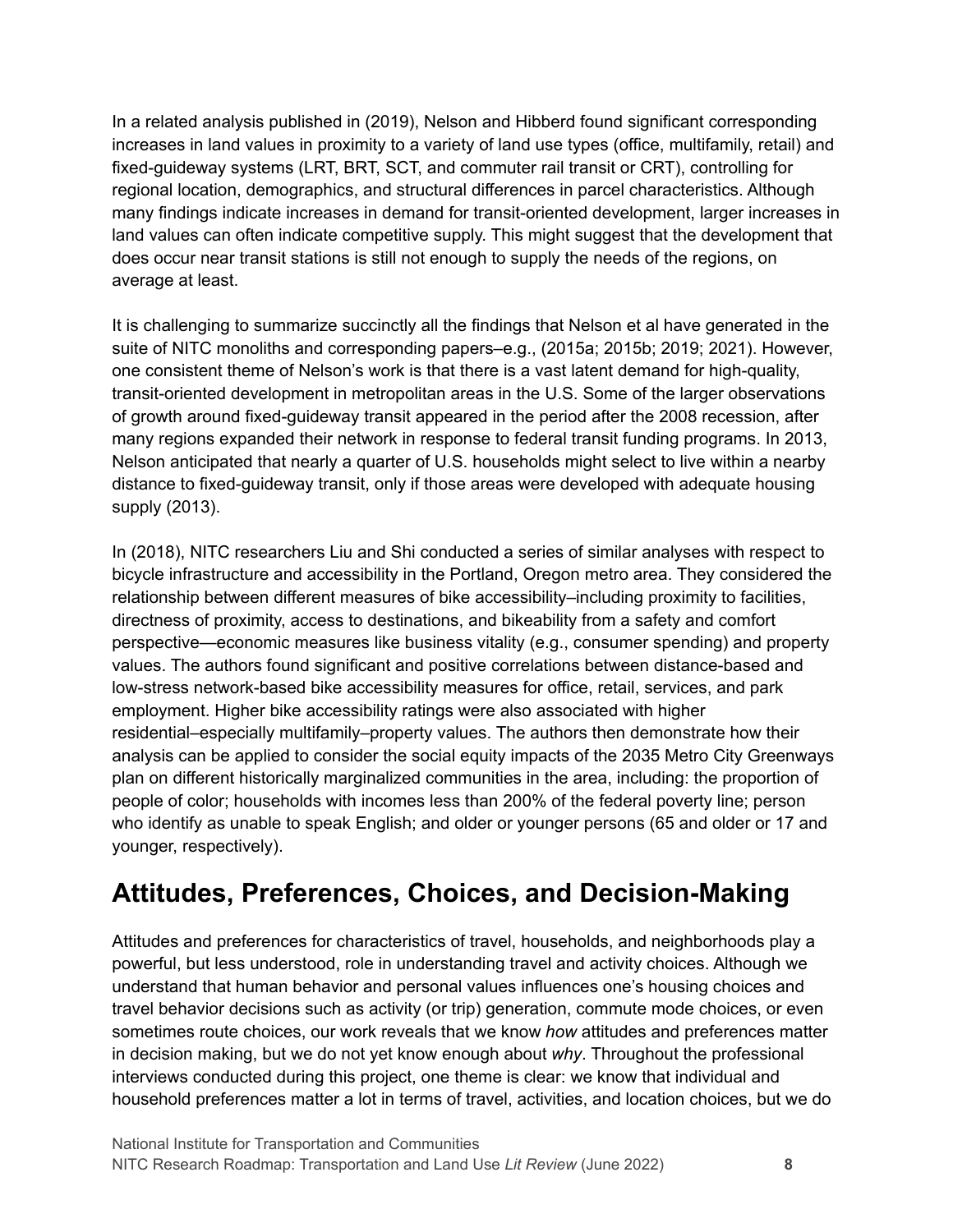not yet know enough to operationalize this understanding to better provide transportation infrastructure and services or land use patterns that anticipate these preferences in a widespread manner. This area of research becomes increasingly important as local agencies are looking to understand how different strategies and programs might increase access to destinations, lower transportation costs, and improve other outcomes such as quality of life or satisfaction.

In response, NITC has contributed several studies that explore market response to programs and strategies targeting improved access to services. For example, McNeil et al (2021) evaluated whether a pilot transportation demand management (TDM) program, "Transportation Wallet for Residents of Affordable Housing" in Portland, Oregon, improved use of services and access to destinations by providing a suite of discounted transportation services. The authors found that more than half of the participants increased their access to try different transportation modes, including primarily transit and ride-hailing. Just under a third of participants signed up for shared electric scooter and bike services, although a large proportion did not continue to use these services. While the program had difficulties in implementation, it indicated high degrees of transit use for a variety of activities and amenities–work/school, medical appointments, shopping errands, and social and/or recreational travel.

TDM programs that encourage active travel may have additional indirect benefits in addition to mode shifting for traffic management or improving access to services. In Yang et al (2018), active travel during commutes correlated with both lower job and life stress–including notably fewer reported conflicts between work and family–and lower corresponding volumes of cortisol, a primary stress hormone affecting physical and emotional wellbeing, in the system of study participants. While Yang et al (2018) notes that both households and businesses might benefit from encouraging active commuting travel, this area of work is still in its infancy. More work is needed to understand how additional factors centered around work commitments–such as engagement activities and/or interactions with others–might influence stress. Additional base research in this area could illuminate the reasons why active commuting influences variations in both stress and behavior. In an on-going extension of this line of work, Yang et al (2018) are currently examining whether and how the costs of riding transit influence ridership in a program for low-income riders, including an examination of alternative mode use and the ways in which changes in mobility influence well-being and destination accessibility.

While the work of McNeil above evaluates TDM programs, it may be increasingly fruitful to encourage evaluating transportation options before residential (or workplace) location choices are made. In one foundational study, Clifton et al (2015) evaluated residential location preferences within neighborhoods with distinctly different land use patterns and mobility options, associating preferences with household attitudes towards home, transportation, and neighborhood characteristics. In this choice experiment, the authors found the following residential characteristics to be most strongly associated with the respondent's neighborhood preferences: living near established, older homes; living in a detached single-family home; living at the "center of it all"; having a private yard, walking to bus and/or rail stops; and walking to nearby places. However, there is a dissonance between residential preferences and location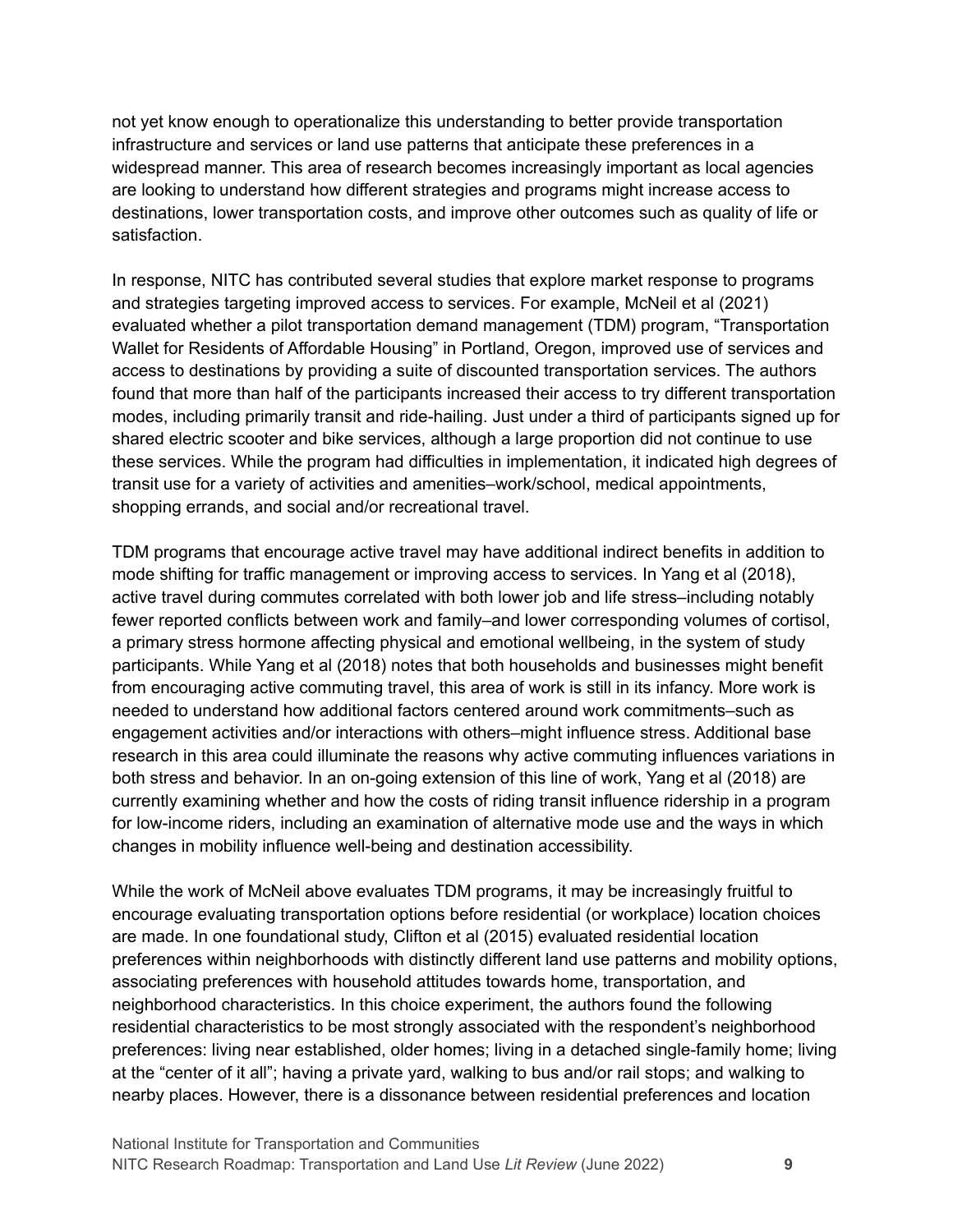choices, primarily in that residents often say they prefer more dense, urban neighborhoods than they actually do. This indicates a latent demand for more multimodal and accessible neighborhoods and punctuates the need to incorporate residential preferences in travel demand models to better predict residential location choices (and preferences). Building from this study, additional work was completed examining preferences across smaller MPOs in Oregon (Lewis & Parker, 2018).

Looking further, to understand how transportation information might *influence* decision making, Tremoulet and Dann (2016) evaluated the ability for a residential-location choice toolkit helping Housing Choice Voucher (HCV) participants find housing with improved transportation environments. This toolkit includes messaging that *nudged* housing seekers to consider differences in walkability, estimate the costs of transportation for regular travel, and provides other information about how transportation can play a role in reducing household costs alongside the housing voucher. However, the authors found that the toolkit made little difference in improving the transportation accessibility of HCV participants, although the housing market in the study area (Portland, Oregon) was considerably more constrained at the time. They note that this kind of toolkit may assist in areas where there is greater flexibility in terms of residential location choices.

### <span id="page-12-0"></span>**Housing and Transportation Affordability**

A natural extension of work that explores economic outcomes of transportation investments is affordable access to housing and transportation services. Increases in land value are often a result of increased competition for limited supply, and rising rents and property values places substantial gentrifying pressure on vulnerable households that may either inhibit their ability to achieve basic needs or displace them by forcing them to move to a less expensive, albeit often less accessible, area. This means that while several transportation infrastructure strategies may aim to improve multimodal access to opportunities, some investments might be counterproductive, adding pressures to the very communities they aim to help.

NITC research has provided guidance in foreseeing these issues and strategies for accommodating them. As Ewing and Hamidi (2015) have indicated, the U.S. Department of Housing and Urban Development's (HUD) have historically provided a rental assistant program that provides subsidies unconstrained by place, which may not have considered the lack of affordable transportation in more sprawling, suburban areas. The authors recommend that HUD direct subsidies to better locations, which include more compact, walkable, and transit-oriented neighborhoods. This concept of "housing + transportation affordability" was termed "location efficiency" or "location affordability", which led to the creation of the HUD Location Affordability Index (LAI). The LAI is intended to provide a sense for the housing and transportation affordability relative to market incomes and needs by finding average location-based measures of affordability, assuming housing at or less than 30% of total income is affordable for housing costs and 15% for transportation costs. The index provides a national-level approach to measuring and comparing trends in affordability, and it is used in conversations amongst policymakers, researchers, and practitioners when framing the two-pronged approach to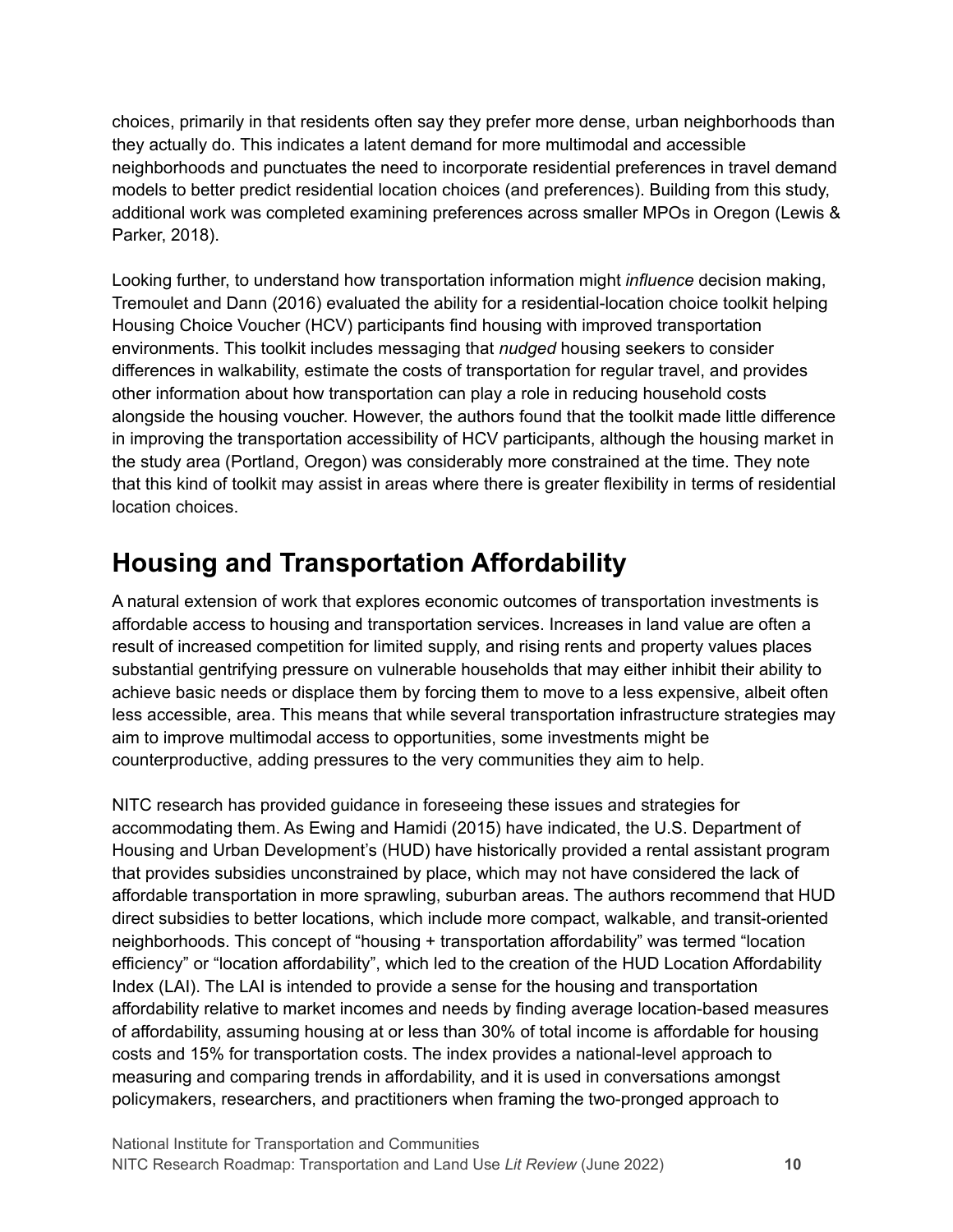housing and accessibility costs and burdens. However, relying on LAI as a universal metric of affordability may misrepresent (or hide) very low-income individuals that are extremely burdened by transportation costs near 15% of their income. As Igoufe (2018) explains, because the metric is an aggregate measure of costs, there may be a number of households that are overburdened by transportation costs even within a block group listed as "affordable".

National-scale performance metrics are incredibly valuable, but not without their limitations. In Ganning and Tighe (2017), for example, the authors explore (LAI) in "shrinking" or weaker market cities. In this study, Ganning and Tighe (2017) analyze archived data and conduct a survey to examine location affordability for households in 12 census tracts in Cleveland, Ohio. They found both housing and transportation costs were overestimated for these Cleveland locations, although most households studied still incurred unaffordable expenses. By centering the study around shrinking cities, the authors were able to consider the implications of housing and transportation costs together in areas that were representing those redeveloping, stable, and declining neighborhoods. Ganning and Tighe note that transit authorities are facing especially difficult decisions in terms of service and coverage, not only because of declining population, development, and ridership, but failure of regional planning to control sprawling land use patterns that spread destinations out, further thinning resources across the region. Igoufe (2018) notes that even the 15% benchmark for "transportation affordability" in the LAI index—a threshold derived from average transportation expenses compared with pre-tax income—may be unaffordable for many, not just very low-income individuals. Metrics that consider residual income, not just ratio costs to income, may improve our ability to capture the nuances of household expenditures and affordability.

This speaks to the value of *locally* driven data and analysis that can better pin-point neighborhoods and households specific needs. In Bates and Golub (2017), the NITC researchers examine existing conditions and trends in housing supply, conditions, and affordability along a proposed BRT line in Portland, Oregon to assess environmental and social justice outcomes for vulnerable populations along the line. Despite improving access to jobs and destinations (and therefore location efficiency or affordability), existing trends in housing suggest that particularly more vulnerable neighborhoods, such as "persistently low-income" neighborhoods, already face increasing pressures in terms of housing affordability and supply.

Another localized example of demographic analysis is provided in Sandoval's two NITC reports (2015, 2016). In these analyses, the author provided two sets of case studies comparing TOD in low-income, Latino neighborhoods in California. Notably, Sandoval's findings from both studies indicate the importance of recognizing and building on existing social, cultural, political, and economic capital within the neighborhood, and guiding public processes to have authentic participation from the community when developing implementation plans. A similar theme prevails: while multimodal investments have invaluable contributions for improving location efficiency and affordability, successful implementation requires localized analysis and meaningful public participation to achieve results that benefit all members of the community.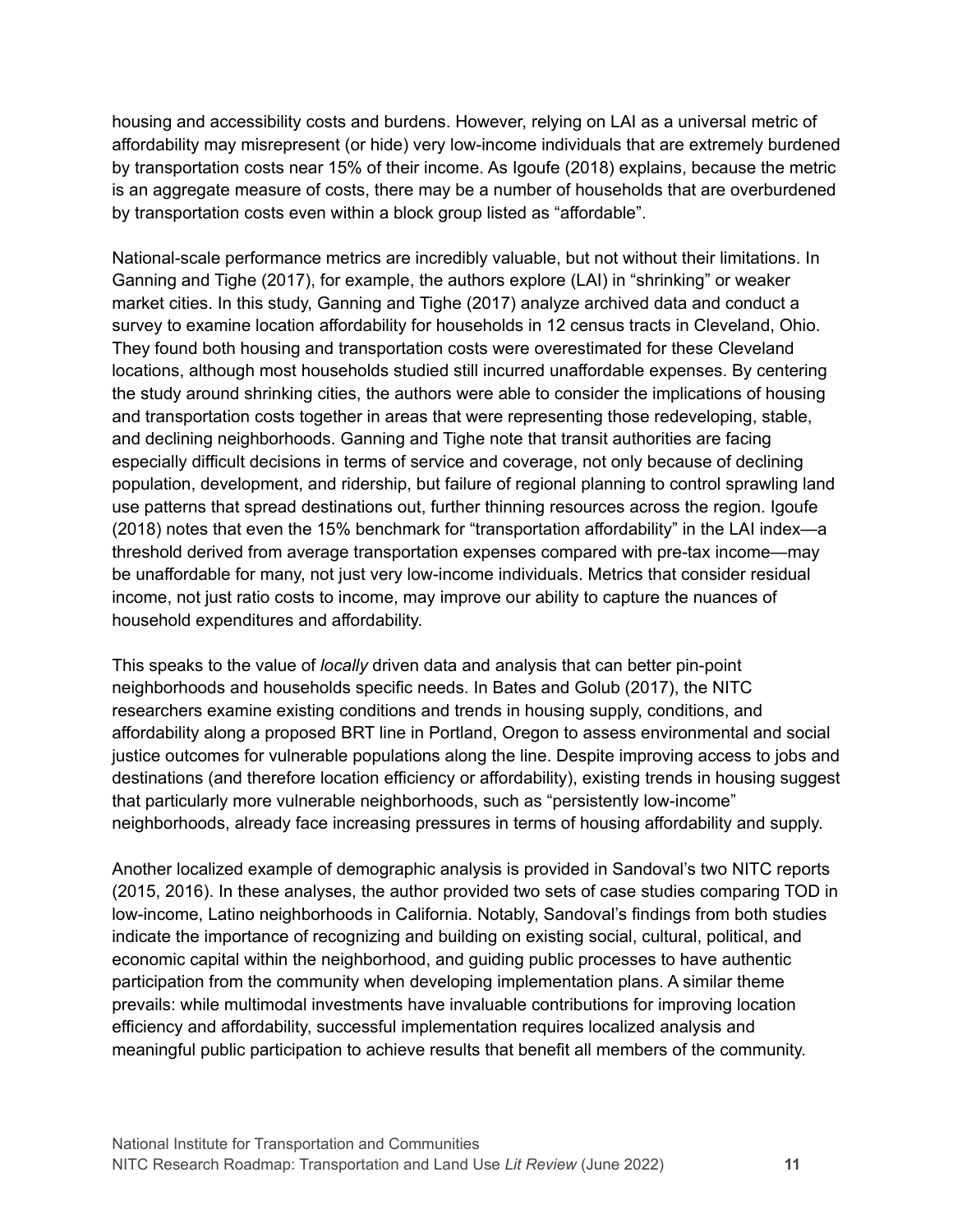Policy evaluation and toolkits lend support for practitioners hoping to integrate policies that provide equitable access to community stakeholders and groups. In a presentation by Brown et al (2021), the authors highlight initial findings from a policy scan of equity requirements in local micro-mobility programs as part of an ongoing NITC study (Brown & Howell, 2021). One important component identified in equity-based program evaluation is how agencies address the geographic distribution of micro-mobility requirements as they relate to access to jobs, food, and healthcare. These goals can be measured through collecting information about traveler trip purpose, aggregated origin/destination flows, or disaggregated origin-destination flows by demographic strata (e.g., race, ethnicity, income, age). Beyond providing equitable access and micro mobility, research within transportation and land use needs to focus on the "time value" of transportation. Places that improve their access to goods and services might have poor capacity or frequency, but people conceptualize travel and make their travel decisions based on minutes.

#### <span id="page-14-0"></span>*Vulnerable Communities*

A small but growing subsection of NITC research has focused on vulnerable subsections of the population and the nuanced ways in which different people experience environments differently. In this section, we highlight a few examples (outside of those discussed in the previous section) that will improve our understanding of how access to amenities and opportunities varies in different populations, and what practitioners can do about it.

For example, Crutchfield et al (2020) conducted qualitative interviews and quantitative surveys to compare the transportation and access characteristics of (non-)environmental-justice (EJ) populations in suburban "boom towns" (areas of sprawl observing rapid economic growth). The qualitative findings reported on-going challenges for EJ populations accessing opportunities and basic needs (housing, employment, healthcare, education), while the quantitative findings indicated that most residents rely on a personally owned vehicle, and thought public transit and ride share were inconvenient in these suburban areas. Unsurprisingly, EJ populations without a personal vehicle reported extreme challenges accessing transit.

There are several on-going studies in Utah, Arizona, and Texas that look deeper at accessibility needs within specific communities. Mitschke et al (2022) will be studying the role of transportation and community cohesion in housing location choices of refugee and immigrant communities in Dallas County, Texas. Similarly, Myadar et al (2021) will also conduct mixed-methods work evaluating transportation mobility and quality of life for refugee communities in Tucson, Arizona. Wang et al (2021) plan to integrate socioeconomic vulnerabilities of people, households, and businesses in resiliency assessments of emergency management infrastructure planning using readily available and archived census data. In Dallas, Texas, Nordberg et al (2021) are evaluating access to services that reduces recidivism for former inmates and offenders, and in Salt Lake City, Canham et al (2021) are evaluating the impacts of decentralized homeless shelter and provider services (from one center to four) on improving access of the unhoused to services offered.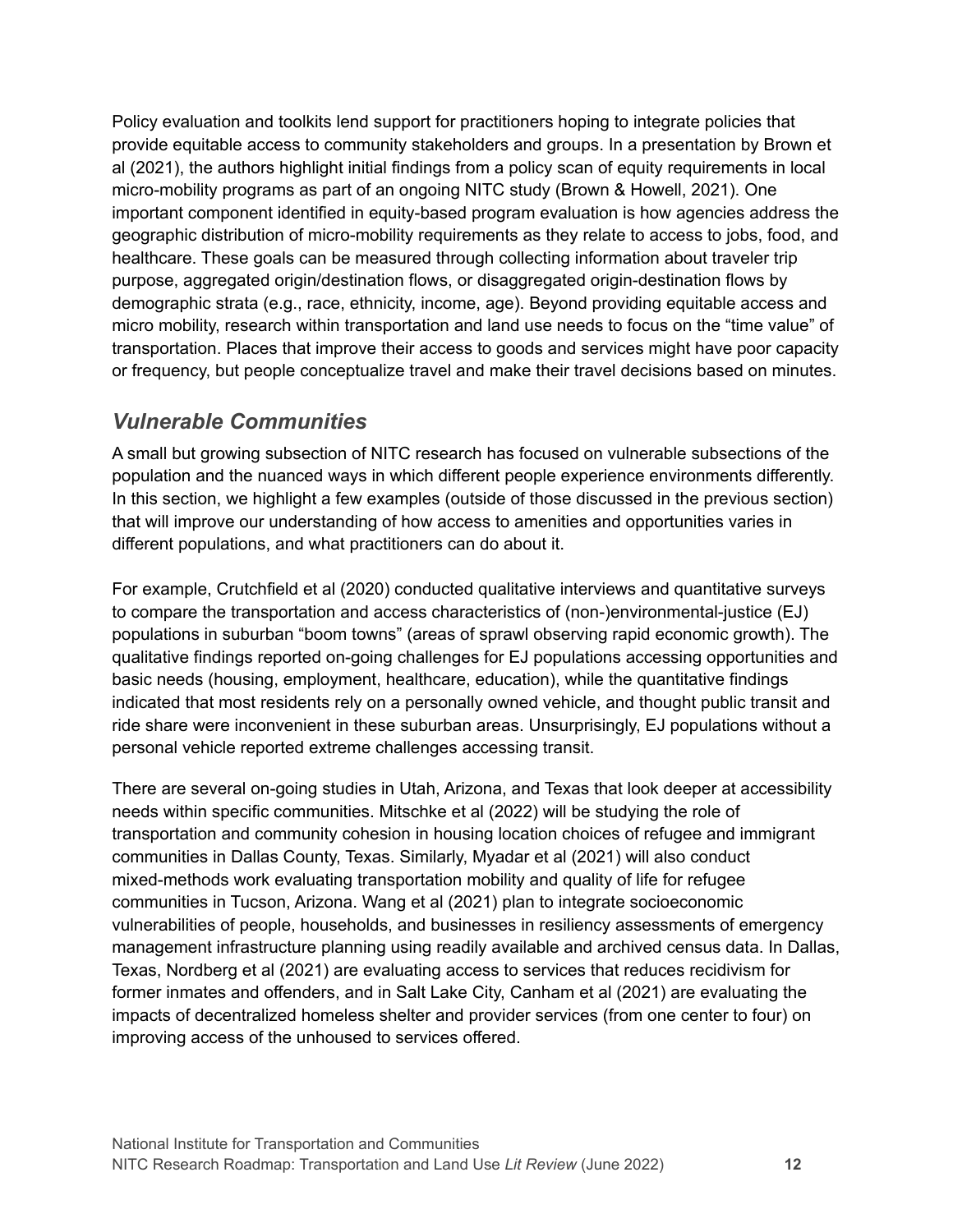### <span id="page-15-0"></span>**Integrated T&LU Planning and Evaluating Trade-Offs**

Most of the evidence in this field points to how powerful transportation infrastructure investments can be when coupled with land use strategies and planning. Concurrent and synchronized T&LU planning shifts people's behavior and interactions with the environment, and as a result, coordinated planning in this realm provides more powerful results when considering the implications on location efficiency as well as greenhouse gas emissions (climate response), climate adaptation, equitable access, and other outcomes.

Transportation infrastructure planning and land use regulation and governance tends to be tied to different political jurisdictions, complicating the ability for local and regional practitioners to think about travel and land use in an integrated and complementary manner. Further, many agencies and communities are facing increasing pressure to understand, assess and trade-off across a broader range of outcomes. NITC researchers have explored a variety of housing and transportation efficiencies, competition between economic vitality and affordability, as well as themes that explore the implications of land use patterns on transportation greenhouse gas emissions, and public health outcomes including physical activity, disease, and exposures. Most studies have focused on large metropolitan areas (e.g., New York, San Francisco, Portland, Boston), often overlooking mid-sized and smaller regions and a broader suite of place types—from suburban, to exurban, to small town communities and regions. When communities and regions are not readily able to consider the implications across political boundaries, efforts around mitigating gentrification, displacement, health exposures, and economic vitality may shift implications to neighboring jurisdictions. Effective interventions require organizational strategies that enable agencies to work together and partner. Research in this area is small but growing.

Among places overlooked by transportation and land use research, rural towns, and places with high natural amenity value, widely considered gateway communities, are currently experiencing "big city problems" like rapid increases in population growth and tourism, low wages, lack of affordable housing, and income inequality. Rumore et al (2019) created a unified definition of western towns with high natural amenity value that are experiencing these problems, naming them Gateway and Natural Amenity Region Communities (GNAR), which was the first step in being able to effectively study these places to a degree that reflects their regional importance. Migration to GNAR communities and rural gentrification causes regional spillover in smaller towns that often rely on planners with limited capacity. (Rumore & Stoker, 2021) is continuing to assess challenges in GNAR communities, paying special attention to ways in which COVID-19 pandemic rapidly exaggerated existing challenges.

For the practicing transportation and/or land use professional, the goal of creating opportunities for a thriving and livable community becomes convoluted in weighing trade-offs, regardless of the scale of political boundaries. In many cases, there are decades' worth of studies and understanding about the implications of a variety of outcomes that communities care about and how to mitigate or improve. There are fewer examples and tools that showcase how generally academic concepts might translate to practice.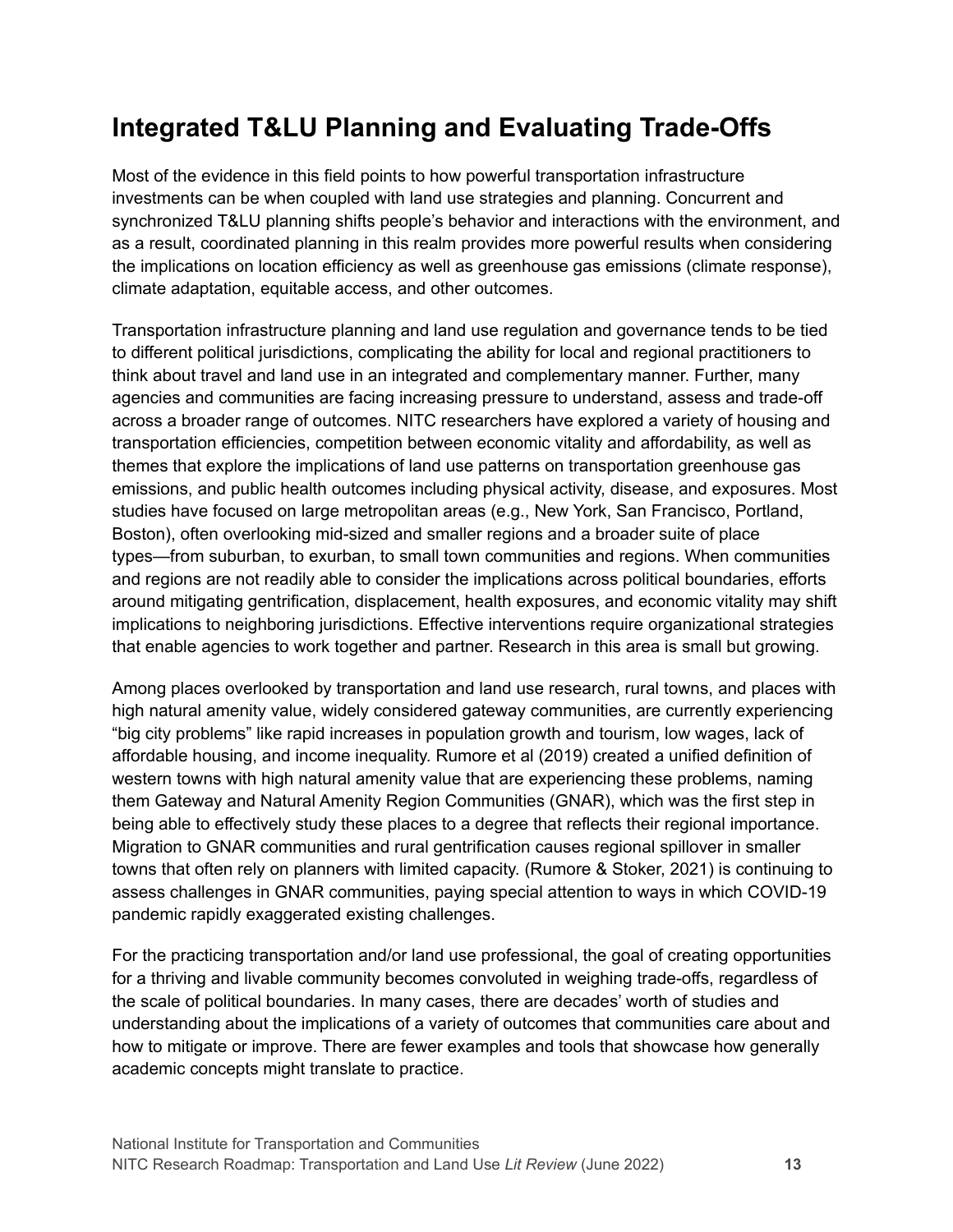In one NITC study, Lewis and Parker (2018) used a survey to unpack perceptions of what makes a community "livable" and found demographics played a role in perceptions. "Livability" is often a term referenced in local goal setting practices, and it is largely meant to encompass a broad range of social, environmental, and economic outcomes that make a place feasible, enjoyable, and worth living in. In Lewis and Parker (2018), the authors found, unsurprisingly, that households weight different neighborhood and transportation characteristics differently. For example, Millennial households saw their neighborhoods as more livable than Boomers, and Boomers more than Generation X. Similarly, households appeared to make trade-offs between prioritizing accessibility of their residential location choice (a positive indicator of livability) or affordability (a negative indicator). Households also listed trade-offs that they made when deciding where to live and how to get around. Overall, the study found residents trade off characteristics that correspond both positively and negatively with "livability", including proximity to parks and grocery stores (positive) and retail (negative); a variety of multimodal options for travel (positive) and driving to work (negative); street infrastructure and mix retail/service and residential services (positive) and proximity to mixed-use, density, and perceived density (negative). From a regional decision-making perspective, this can make evaluating trade-offs at a regional or even project-level challenging.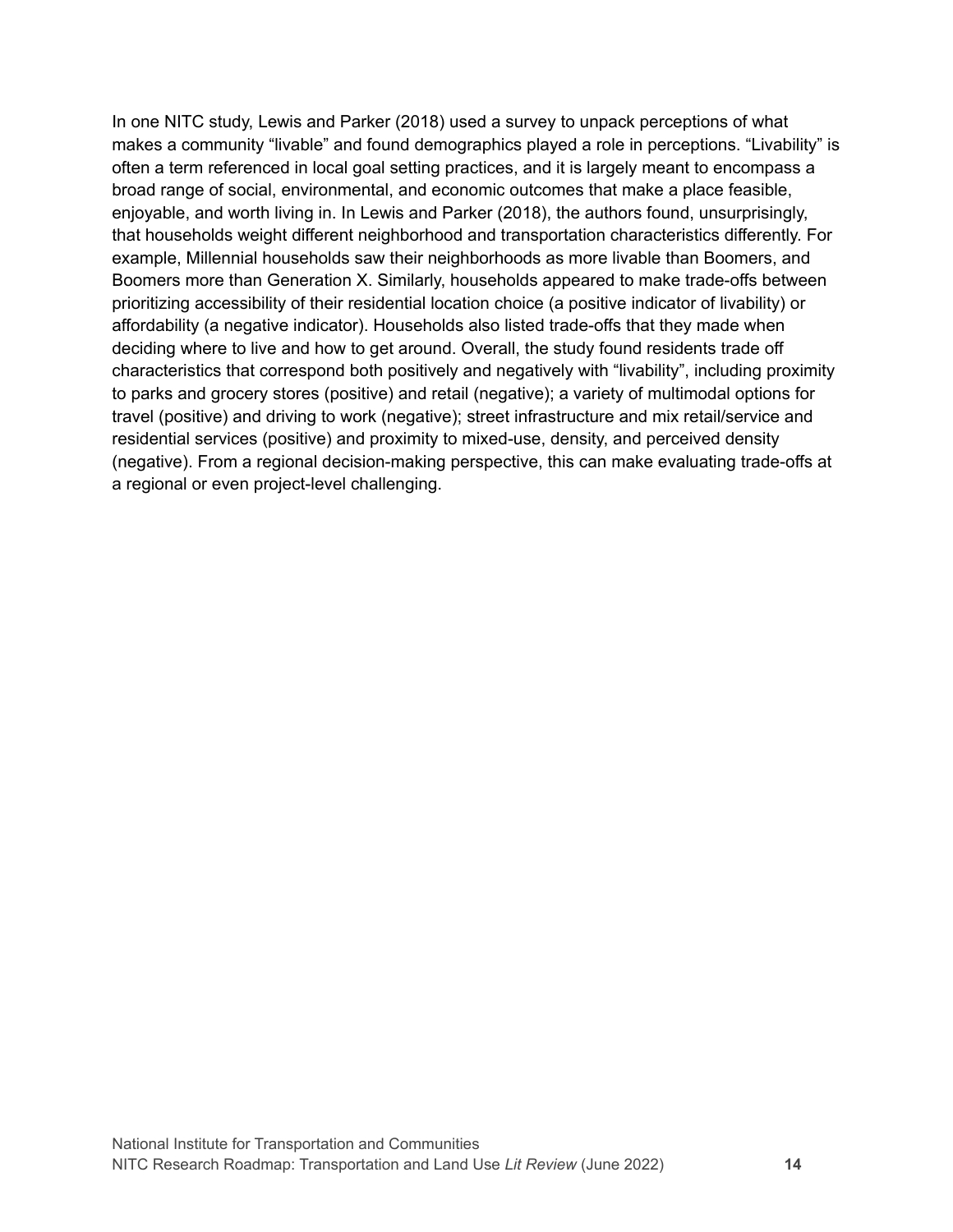### <span id="page-17-0"></span>**Conclusions**

In this report, we have outlined existing NITC literature on interdisciplinary transportation and land use research, and we identified major gaps in knowledge and prioritized short-term research goals and workforce development needs. The primary theme throughout this Research Roadmap process has been around identifying, understanding, and communicating trade-offs on a wide range of goals and outcomes corresponding with a variety of transportation and land use decision making. Research and workforce development needs are greatest where they improve (a) access to a variety of measurable outcomes at different scales that are also sensitive the implications for different populations, and (b) evaluation and communication tools that can help facilitate different discussions on trade-offs as they correspond with both transportation and land use decisions that affect the following including, but not limited to: addressing inequitable implications or historically systemic inequities; multimodal access to services and destinations; multimodal infrastructure; land use development (both incremental and broader zoning and built environment patterns).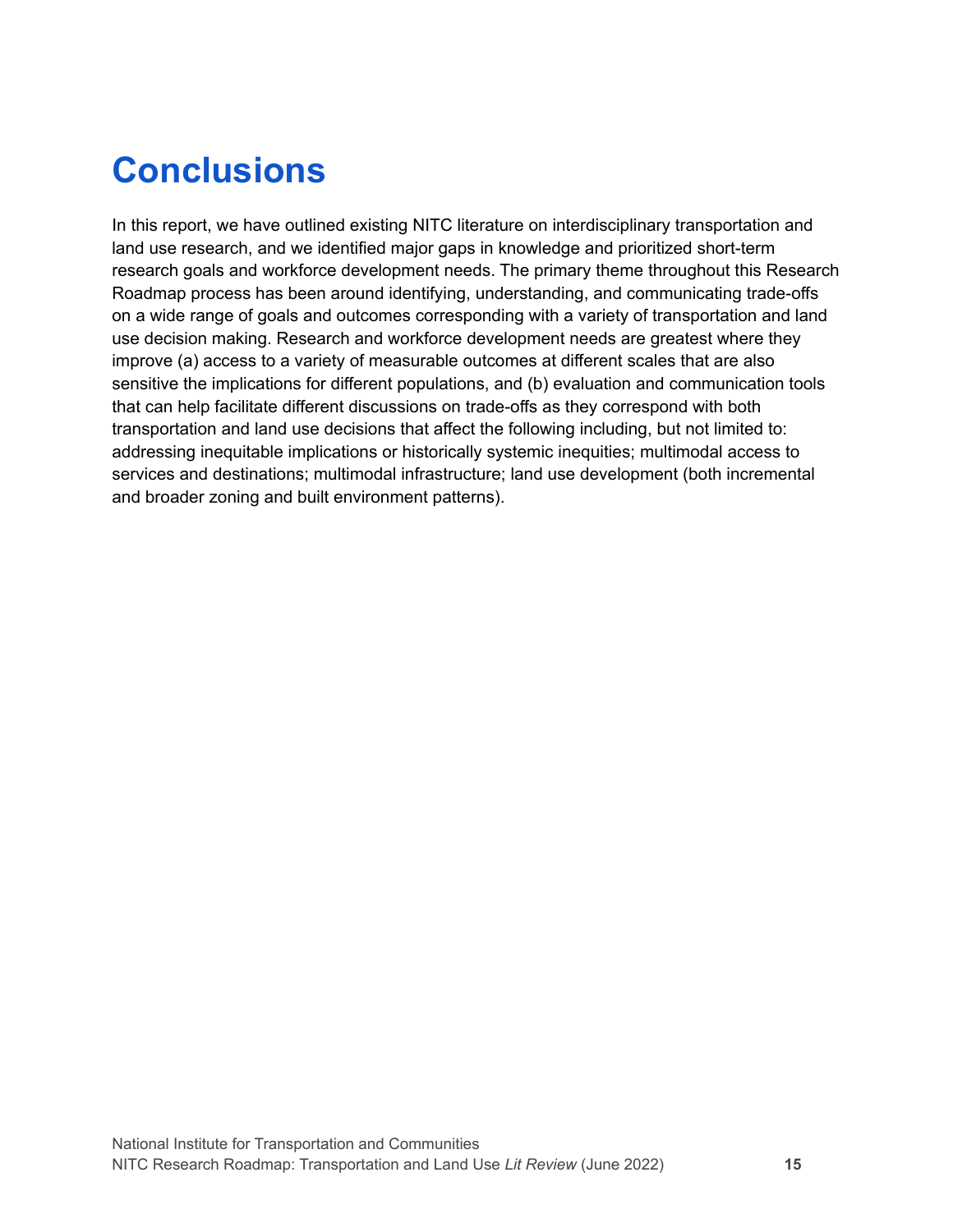### <span id="page-18-0"></span>**References**

- Alonso, W. (1964). Location and land use. Toward a general theory of land rent. *Ecological Bulletins*. <https://www.hup.harvard.edu/catalog.php?isbn=9780674730854>
- Bartholomew, K., & Ewing, R. (2021). *Building Planner Commitment: Are Oregon's SB 1059 & California's SB 375 Models for Climate-Change Mitigation?* [National Institute for Transportation and Communities]. <https://nitc.trec.pdx.edu/research/project/868>
- Bates, L. K., & Golub, A. (2017). *Planning Ahead for Livable Communities along the Powell–Division Bus Rapid Transit: Neighborhood Conditions and Change*. <https://nitc.trec.pdx.edu/research/project/912>
- Brown, A., Creger, H., & Howell, A. (2021, September 10). *Connecting Equity Requirements on Paper to Measurable Outcomes in Practice*. TRB Conference on Advancing Transportation Equity, Washington, D.C. and virtual. <https://nitc.trec.pdx.edu/research/project/1401>
- Brown, A., & Howell, A. (2021). *Mobility for the People: Evaluating Equity Requirements in Shared Mobility Programs* [Project Page]. National Institute for Transportation and Communities. <https://nitc.trec.pdx.edu/research/project/1401>
- Bureau, U. C. (2022, March 10). *Census Bureau Releases Estimates of Undercount and Overcount in the 2020 Census*. Census.Gov. [https://www.census.gov/newsroom/press-releases/2022/2020-census-estimates-of-undercount-and-o](https://www.census.gov/newsroom/press-releases/2022/2020-census-estimates-of-undercount-and-overcount.html) [vercount.html](https://www.census.gov/newsroom/press-releases/2022/2020-census-estimates-of-undercount-and-overcount.html)
- Canham, S., Garcia, I., Rose, J., & Jones, S. (2021). *Understanding the Mobility Impacts of Decentralizing Homeless Services in Salt Lake County, Utah* [National Institute for Transportation and Communities]. <https://nitc.trec.pdx.edu/research/project/1386>
- Cervero, R., & Kockelman, K. (1997). Travel demand and the 3Ds: Density, Diversity, and Design. *Transportation Research Part D*, *2*(3), 199–219. [https://doi.org/10.1016/S1361-9209\(97\)00009-6](https://doi.org/10.1016/S1361-9209(97)00009-6)
- Clifton, K., & Currans, K. (2019). *Characterizing The Trip Generation Profiles of Multifamily Housing*. <https://nitc.trec.pdx.edu/research/project/878>
- Clifton, K., Gehrke, S. R., & Currans, K. (2015). *Understanding Residential Location Choices for Climate Change and Transportation Decision Making*. <https://nitc.trec.pdx.edu/research/project/543>
- Clifton, K. J., Currans, K. M., & Muhs, C. D. (2012). *Contextual Influences on Trip Generation* (Research Report OTREC-RR-12-13). Oregon Transportation Research and Education Consortium. <https://nitc.trec.pdx.edu/research/project/407>
- Clifton, K., Larco, N., Currans, K., & Wettach-Glosser, J. (2017). *Improving Trip Generation Methods for Livable Communities*. Portland State University. <https://doi.org/10.15760/trec.159>
- Crutchfield, J., Cronley, C., Hyun, K., Findley, E., & Arabi, M. (2020). *Promoting Environmental Justice Populations' Access to Opportunities with Suburban Boomtowns: An Interdisciplinary Mixed-Methods Approach to Addressing Infrastructure Needs*. <https://nitc.trec.pdx.edu/research/project/1263>
- Dallas Area Rapid Transit (DART). (2022). *Discount GoPass® Tap card*. Dart.Org. <https://www.dart.org/tapforhalf/>
- Einstein, K. L., Glick, D. M., & Palmer, M. (2019). *Neighborhood defenders: Participatory politics and America's housing crisis*. Cambridge University Press. <https://doi.org/10.1017/9781108769495>
- Einstein, K. L., Palmer, M., & Glick, D. M. (2019). Who Participates in Local Government? Evidence from Meeting Minutes. *Perspectives on Politics*, *17*(1), 28–46. <https://doi.org/10.1017/S153759271800213X>
- Eisenstein, P. A. (2021, November 9). *\$1.2 Trillion Infrastructure Bill Has Funds for Cars, Planes and Trains*. Forbes Wheels. <https://www.forbes.com/wheels/news/infrastructure-bill/>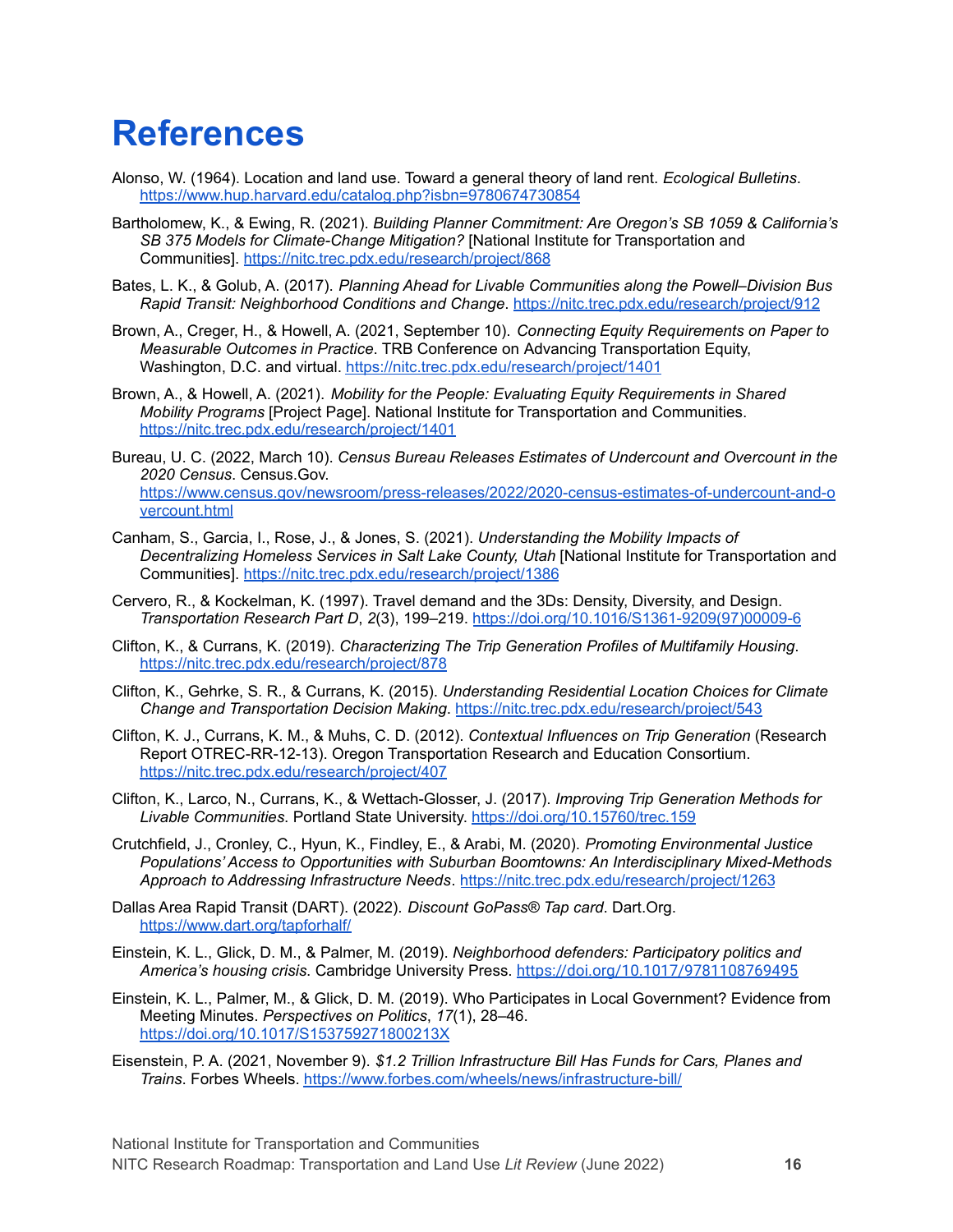- Ewing, R., & Cervero, R. (2001). Travel and the built environment: A synthesis. *Transportation Research Record: Journal of the Transportation Research Board*, *1780*, 87–114. <https://doi.org/10.3141%2F1780-10>
- Ewing, R., & Cervero, R. (2010). Travel and the Built Environment: A Meta-Analysis. *Journal of the American Planning Association*, *76*(3), 265–294. <https://doi.org/10.1080/01944361003766766>
- Ewing, R., & Hamidi, S. (2015). *How Affordable Is HUD Affordable Housing?* <https://nitc.trec.pdx.edu/research/project/705>
- Ewing, R., & Hamidi, S. (2017). *Costs of sprawl*. Taylor & Francis. <https://doi.org/10.4324/9781315628103>
- Ewing, R., Park, K., Sabouri, S., Lyons, T., Kim, K., Choi, D., Daly, K., Etminani Ghasrodshti, R., Kiani, F., Ameli, H., Tian, G., Gaspers, D., & Hersey, J. (2020). *Reducing Vehicle Miles Traveled, Encouraging Walk Trips, and Facilitating Efficient Trip Chains Through Polycentric Development* (NITC-RR-1217). National Institute for Transportation and Communities (NITC). <https://nitc.trec.pdx.edu/research/project/1217>
- Ganning, J., & Tighe, J. R. (2017). *What Do We Know About Location Affordability In U.S. Shrinking Cities?* <https://nitc.trec.pdx.edu/research/project/872>
- Igoufe, M. (2018). *Assessing Cumulative Barriers to Transportation: An Integrated Framework of Equity Analysis for Housing Choice Voucher Families in the Dallas Fort Worth Region* [Dissertation, The University of Texas Arlington]. <https://rc.library.uta.edu/uta-ir/bitstream/handle/10106/29160/IGOUFE-DISSERTATION-2018.pdf>
- Larice, M., & Scheer, B. (2016). *Strategic Design and Policy for Improving the Livability and Multi-modal Use of U.S. Urban Arterials and Commercial Highways*. <https://nitc.trec.pdx.edu/research/project/613>
- Lewis, R., & Parker, R. (2018). *The Contribution of Transportation and Land Use to Citizen Perceptions of Livability in Oregon MPOs*. <https://nitc.trec.pdx.edu/research/project/1050>
- Lewis, R., & Zako, R. (2017). *Assessing State Efforts to Integrate Transportation, Land Use, and Climate Change* (NITC-RR-789). National Institute for Transportation and Communities (NITC). <https://nitc.trec.pdx.edu/research/project/789>
- Liu, J. (2018). Exploring Bicycle Accessibility and Equity in Portland, Oregon. *TREC Friday Seminar Series*. [https://pdxscholar.library.pdx.edu/trec\\_seminar/134](https://pdxscholar.library.pdx.edu/trec_seminar/134)
- Margerum, R., Bartholomew, K., Lewis, R., Parker, R., & Dobrinich, S. (2017). Metropolitan Centers: Evaluating Local Implementation of Regional Plans and Policies. *TREC Final Reports*. <https://doi.org/10.15760/trec.164>
- Margerum, R., Brody, S., Parker, R., & McEwen, G. (2012). *Regional Transportation and Land Use Decision Making in Metropolitan Regions*. <https://scholarsbank.uoregon.edu/xmlui/handle/1794/12161>
- McNeil, N., & Dill, J. (2020). *Revisiting TODs: How Subsequent Development Affects the Travel Behavior of Residents in Existing Transit-Oriented Developments* (Research Report NITC-RR-1240). National Institute for Transportation and Communities (NITC). <https://nitc.trec.pdx.edu/research/project/1240>
- McNeil, N., MacArthur, J., & Tan, H. (2021). *New Mobility for All: Evaluation of a Transportation Incentive Program for Residents of Affordable Housing in Portland, OR* (p. 1). National Institute for Transportation and Communities (NITC). <https://nitc.trec.pdx.edu/research/project/1318>
- Mills, E. S. (1969). The Value of Urban Land. In H. S. Perloff (Ed.), *Quality of the Urban Environment, Resources for the Future* (pp. 231–253). [https://www.routledge.com/The-Quality-of-the-Urban-Environment-Essays-on-New-Resources-in-an-](https://www.routledge.com/The-Quality-of-the-Urban-Environment-Essays-on-New-Resources-in-an-Urban/Perloff/p/book/9781138930438)[Urban/Perloff/p/book/9781138930438](https://www.routledge.com/The-Quality-of-the-Urban-Environment-Essays-on-New-Resources-in-an-Urban/Perloff/p/book/9781138930438)
- Mitschke, D., Nordberg, A., & Mattingly, S. (2022). *Housing Choice, Transportation Equity, and Access to Opportunities in Refugee and Immigrant Communities*. National Institute for Transportation and Communities. <https://nitc.trec.pdx.edu/research/project/1477>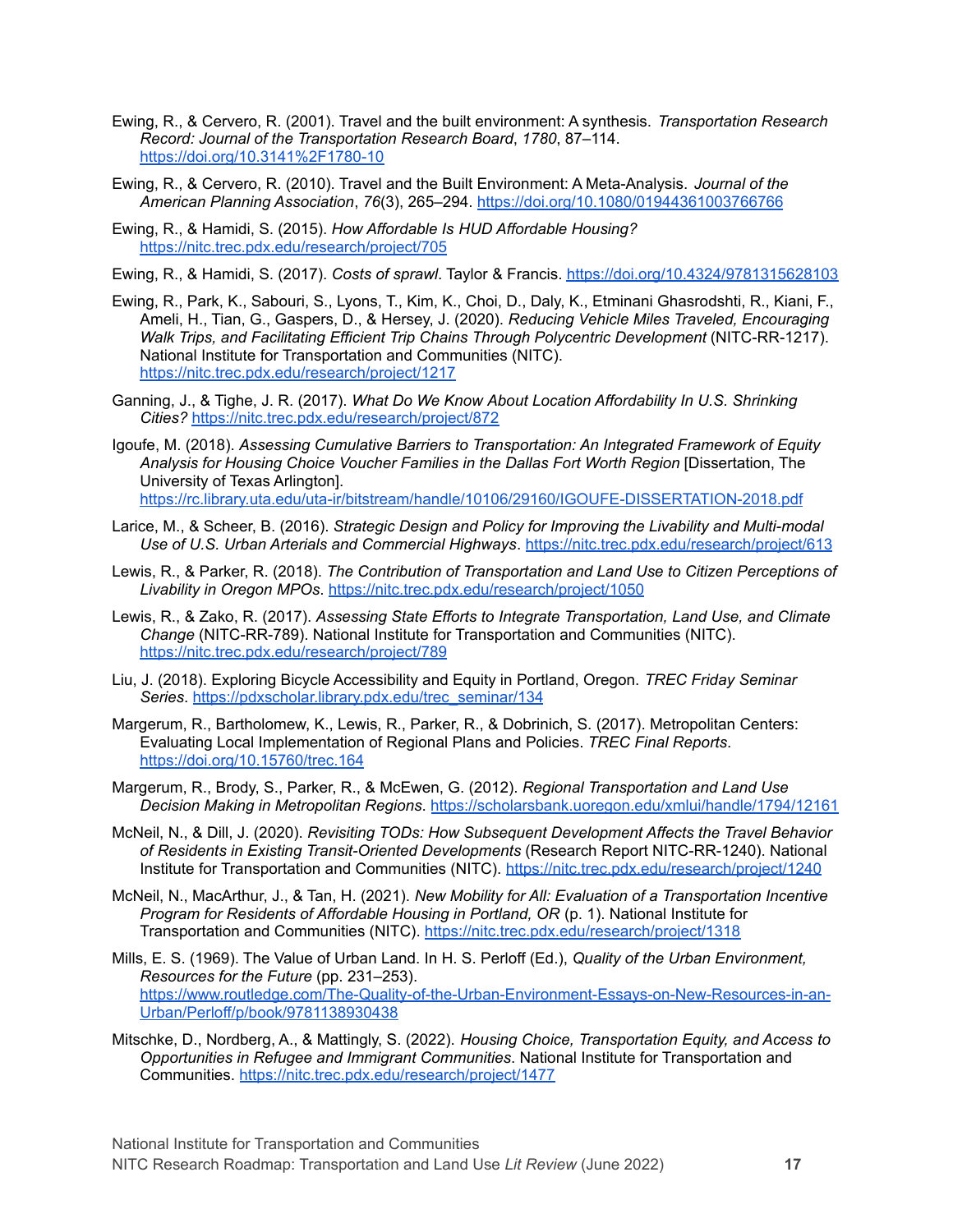- Muth, R. F. (1969). *Cities And Housing; The Spatial Pattern Of Urban Residential Land Use. <https://trid.trb.org/view/545388>*
- Myadar, O., Iroz-Elardo, N., Adkins, A., & Ingram, M. (2021). *Understanding Connections Between Mobility, Transportation, and Quality of Life in Refugee Communities in Tucson, Arizona* [National Institute for Transportation and Communities]. <https://nitc.trec.pdx.edu/research/project/1377>
- Nelson, A. C., Appleyard, B., Kannan, S., Ewing, R., Miller, M., & Eskic, D. (2013). Bus rapid transit and economic development: Case study of the Eugene-Springfield BRT system. *Journal of Public Transportation*, *16*(3), 3. <https://doi.org/10.5038/2375-0901.16.3.3>
- Nelson, A. C., Currans, K., Hibberd, R., & Iroz-Elardo, N. (2021, April). *Transit Impacts on Jobs, People and Real Estate* [National Institute for Transportation and Communities]. <https://nitc.trec.pdx.edu/research/project/1253>
- Nelson, A. C., Eskic, D., Hamidi, S., & Petheram, S. J. (2015b). Office Rent Premiums with Respect to Light Rail Transit Stations Case Study of Dallas, Texas, with Implications for Planning of Transit-Oriented Development. *TRANSPORTATION RESEARCH RECORD*, *2500*, 110–115. <https://doi.org/10.3141/2500-13>
- Nelson, A. C., & Hibberd, R. (2019, March). Fixed Guideway Transit Station Proximity and Real Estate Rents with Implications for Transit and Land Use Planning.pdf. *Transportation Research Forum*. <https://nitc.trec.pdx.edu/research/project/1253>
- Nelson, A., & Ganning, J. (2015a). *National Study of BRT Development Outcomes*. <https://doi.org/10.15760/trec.28>
- Nordberg, A., Mattingly, S., & Davis, J. (2021, June 30). *Optimizing Housing and Service Locations to Provide Mobility to Meet the Mandated Obligations for Former Offenders to Improve Community Health and Safety* [National Institute for Transportation and Communities]. <https://nitc.trec.pdx.edu/research/project/1241>
- Rumore, D., & Stoker, P. (2021). *Rural Gentrification and the Spillover Effect: Integrated Transportation, Housing, and Land Use Challenges and Strategies in Gateway Communities* [National Institute for Transportation and Communities]. <https://nitc.trec.pdx.edu/research/project/1475>
- Sandoval, G. (2015). *Transit-Oriented Development and Equity in Latino Neighborhoods: A comparative case study of Macarthur Park (Los Angeles) and Fruitvale (Oakland* (Research Report NITC-RR-544). National Institute for Transportation and Communities (NITC). <https://nitc.trec.pdx.edu/research/project/544>
- Sandoval, G. (2016). *Making Transit-Oriented Development Work in Low-Income Latino Neighborhoods: A comparative case study of Boyle Heights, Los Angeles and Logan Heights, San Diego* (Research Report NITC-RR-762). National Institute for Transportation and Communities (NITC). <https://nitc.trec.pdx.edu/research/project/762>
- Scheer, B., Ewing, R., Park, K., & Khan, S. S. A. (2017). *How does transportation affordability vary among TODs, TADs, and other areas?* (Research Report NITC-RR-859). National Institute for Transportation and Communities (NITC). <https://nitc.trec.pdx.edu/research/project/859>
- Shared-Use Mobility Center. (2018, January 5). *Denton County Transportation Authority (DCTA) and Lyft Partnership* [Denton County, Texas]. MOD Learning Center. [https://learn.sharedusemobilitycenter.org/overview/denton-county-transportation-authority-dcta-lyft-pa](https://learn.sharedusemobilitycenter.org/overview/denton-county-transportation-authority-dcta-lyft-partnership-denton-county-texas-2018/) [rtnership-denton-county-texas-2018/](https://learn.sharedusemobilitycenter.org/overview/denton-county-transportation-authority-dcta-lyft-partnership-denton-county-texas-2018/)
- Sodja, E., Powell, J., Smith, J., Rumore, D., & Stoner, L. L. (2022). *GNAR Housing and Transportation Study*. [https://www.usu.edu/gnar/research/gnar\\_housing\\_and\\_transportation\\_study](https://www.usu.edu/gnar/research/gnar_housing_and_transportation_study)
- Stevens, M. R. (2017). Does Compact Development Make People Drive Less? *Journal of the American Planning Association*, *83*(1), 7–18. <https://doi.org/10.1080/01944363.2016.1240044>